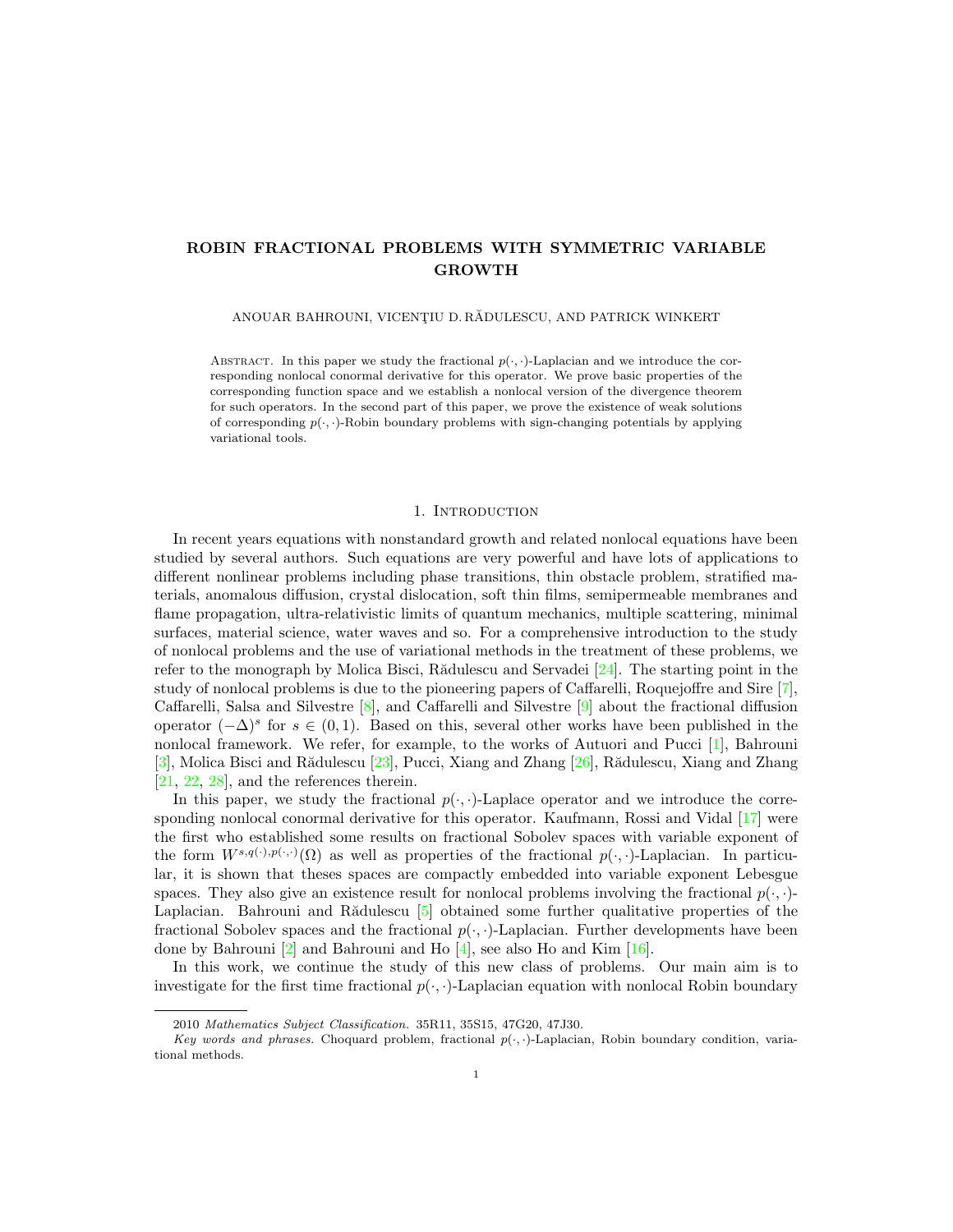condition. Precisely, we consider the problem

<span id="page-1-2"></span><span id="page-1-1"></span>
$$
(-\Delta)_{p(\cdot,\cdot)}^s u + |u|^{\overline{p}(x)-2}u = f(x,u) \quad \text{in } \Omega,
$$
  

$$
\mathcal{N}_{s,p(\cdot,\cdot)} u + \beta(x)|u|^{\overline{p}(x)-2}u = g(x) \quad \text{in } \mathbb{R}^N \setminus \overline{\Omega},
$$
 (1.1)

where  $\Omega \subset \mathbb{R}^N$ ,  $N > 1$ , is a bounded domain with Lipschitz boundary,  $s \in (0,1)$ ,  $p: \mathbb{R}^{2N} \to$  $(1, +\infty)$  is a symmetric, continuous function bounded away from  $1, \overline{p}(\cdot) = p(\cdot, \cdot), g \in L^{1}(\mathbb{R}^{N} \setminus \Omega)$ ,  $\beta \in L^{\infty}(\mathbb{R}^N \setminus \Omega)$  with  $\beta \geq 0$  in  $\mathbb{R}^N \setminus \Omega$  and  $(-\Delta)_{p(\cdot,\cdot)}^s$  stands for the fractional  $p(\cdot,\cdot)$ -Laplacian which is given by

$$
(-\Delta)_{p(\cdot,\cdot)}^s u(x) = \text{p.v.} \int_{\mathbb{R}^N} \frac{|u(x) - u(y)|^{p(x,y)-2}(u(x) - u(y))}{|x - y|^{N + sp(x,y)}} \, dy \quad \text{for } x \in \Omega. \tag{1.2}
$$

Furthermore,  $\mathcal{N}_{s,p(\cdot,\cdot)}$  is defined by

$$
\mathcal{N}_{s,p(\cdot,\cdot)}u(x) = \int_{\Omega} \frac{|u(x) - u(y)|^{p(x,y)-2}(u(x) - u(y))}{|x - y|^{N + sp(x,y)}} dy \quad \text{for } x \in \mathbb{R}^N \setminus \overline{\Omega},\tag{1.3}
$$

and denotes the nonlocal normal  $p(\cdot, \cdot)$ -derivative (or  $p(\cdot, \cdot)$ -Neumann boundary condition) and describes the natural Neumann boundary condition in presence of the fractional  $p(\cdot, \cdot)$ -Laplacian. This work extends the notion of the nonlocal normal derivative introduced by Dipierro, Ros Oton and Valdinoci  $[12]$  for the fractional Laplacian (see also Guan  $[15]$ ), and Mugnai and Lippi  $[25]$ for the fractional p-Laplacian (see also Warma [\[29\]](#page-16-8)). In the context of the fractional  $p(\cdot,\cdot)$ -Laplacian we also refer to the recent works of Mezzomo, Bonaldo, Miyagaki and Hurtado [\[20\]](#page-16-9) and Zhang and Zhang [\[30\]](#page-16-10).

This paper is organized as follows. In Section [2](#page-1-0) we recall some definitions and fundamental properties of the spaces  $L^{p(\cdot)}(\Omega)$ ,  $W^{1,p(\cdot)}(\Omega)$  and  $W^{s,q(\cdot),p(\cdot,\cdot)}(\Omega)$ . In Section [3](#page-4-0) we introduce the corresponding function space for weak solutions of  $(1.1)$ , prove some properties and state the corresponding Green formula for problems like  $(1.1)$ . In the last part, Section [4,](#page-12-0) we prove an existence result for problem [\(1.1\)](#page-1-1) with sign-changing potential based on the new results obtained in Section [3](#page-4-0) and by applying variational tools.

## <span id="page-1-3"></span>2. Preliminaries

<span id="page-1-0"></span>In this section, we recall some necessary properties of variable exponent spaces and fractional Sobolev spaces with variable exponent.

Suppose that  $\Omega$  is a bounded domain in  $\mathbb{R}^N$  with Lipschitz boundary  $\partial\Omega$  and let  $p \in C_+(\overline{\Omega})$ , where

$$
C_{+}(\overline{\Omega}) = \{ p \in C(\overline{\Omega}) : p(x) > 1 \text{ for all } x \in \overline{\Omega} \}
$$

We set  $p^- := \min_{x \in \overline{\Omega}} p(x)$  and  $p^+ := \max_{x \in \overline{\Omega}} p(x)$ , then  $p^- > 1$  and  $p^+ < \infty$ . By  $L^{p(\cdot)}(\Omega)$  we identify the variable exponent Lebesgue space which is defined by

$$
L^{p(\cdot)}(\Omega) = \left\{ u \mid u : \Omega \to \mathbb{R} \text{ is measurable and } \int_{\Omega} |u|^{p(x)} dx < \infty \right\}
$$

equipped with the Luxemburg norm

$$
||u||_{p(\cdot)} = \inf \left\{ \tau > 0 : \int_{\Omega} \left| \frac{u(x)}{\tau} \right|^{p(x)} dx \le 1 \right\}.
$$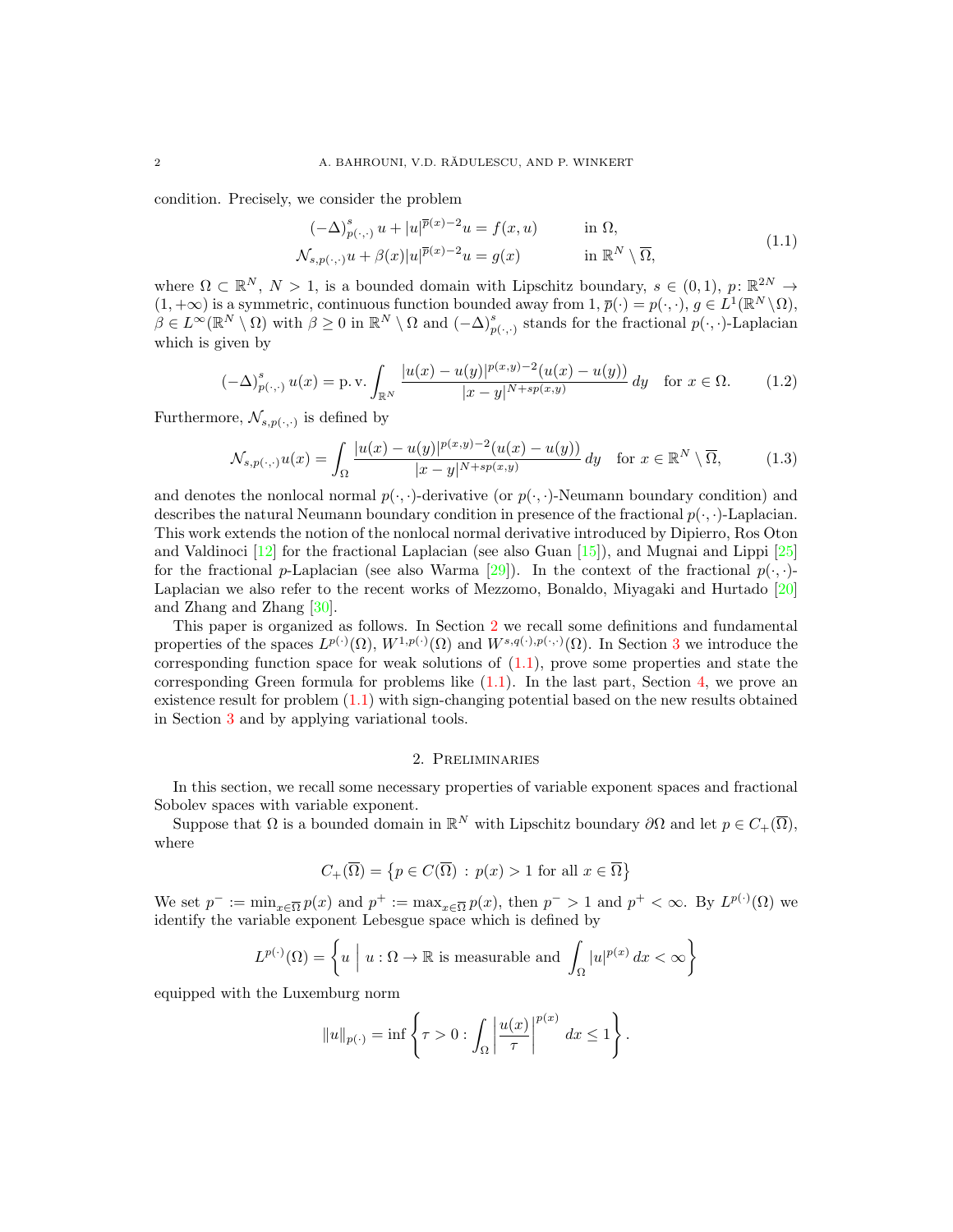The variable exponent Sobolev space  $W^{1,p(\cdot)}(\Omega)$  is defined by

$$
W^{1,p(\cdot)}(\Omega)=\left\{u\in L^{p(\cdot)}(\Omega):\vert\nabla u\vert\in L^{p(\cdot)}(\Omega)\right\}
$$

with the norm

$$
||u||_{1,p(\cdot)} = ||\nabla u||_{p(\cdot)} + ||u||_{p(\cdot)}.
$$

For more information and basic properties of variable exponent spaces we refer the reader to the papers of Fan and Zhao  $[13]$ , Kováčik and Rákosník  $[18]$  and the monographs of Diening, Harjulehto, Hästö and Růžička  $[11]$  and Rădulescu and Repovš  $[27]$ .

Let  $L^{q(\cdot)}(\Omega)$  be the conjugate space of  $L^{p(\cdot)}(\Omega)$ , that is,  $1/p(x) + 1/q(x) = 1$  for all  $x \in \overline{\Omega}$ . If  $u \in L^{p(\cdot)}(\Omega)$  and  $v \in L^{q(\cdot)}(\Omega)$ , then the Hölder-type inequality

$$
\left| \int_{\Omega} uv \, dx \right| \le \left( \frac{1}{p^-} + \frac{1}{q^-} \right) ||u||_{p(\cdot)} ||v||_{q(\cdot)}
$$

is satisfied. More general, if  $p_j \in C_+(\overline{\Omega})$   $(j = 1, 2, \ldots, k)$  and

$$
\frac{1}{p_1(x)} + \frac{1}{p_2(x)} + \dots + \frac{1}{p_k(x)} = 1,
$$

then, for all  $u_j \in L^{p_j(\cdot)}(\Omega)$   $(j = 1, ..., k)$ , we have

$$
\left|\int_{\Omega} u_1 u_2 \cdots u_k dx\right| \leq \left(\frac{1}{p_1^-} + \frac{1}{p_2^-} + \cdots + \frac{1}{p_k^-}\right) \|u_1\|_{p_1(\cdot)} \|u_2\|_{p_2(\cdot)} \cdots \|u_k\|_{p_k(\cdot)}.
$$

In order to work variable Lebesgue and Sobolev spaces we need to consider the corresponding modular function. To this end, let  $\rho: L^{p(\cdot)}(\Omega) \to \mathbb{R}$  be defined by

<span id="page-2-0"></span>
$$
\rho(u) = \int_{\Omega} |u|^{p(x)} dx.
$$

<span id="page-2-1"></span>Proposition 2.1. The following hold:

- (i)  $||u||_{p(\cdot)} < 1 (= 1, > 1) \iff \rho(u) < 1 (= 1, 1);$
- (*ii*)  $||u||_{p(\cdot)} > 1 \Rightarrow ||u||_{p(\cdot)}^{p^{-}} \leq \rho(u) \leq ||u||_{p(\cdot)}^{p^{+}}$  $_{p(\cdot)}^{p},$
- (iii)  $||u||_{p(\cdot)} < 1 \Rightarrow ||u||_{p(\cdot)}^{p^+} \leq \rho(u) \leq ||u||_{p(\cdot)}^{p^-}$  $_{p(\cdot)}^{p}$  .

**Proposition 2.2.** If  $u, u_n \in L^{p(\cdot)}(\Omega)$  with  $n \in \mathbb{N}$ , then the following statements are equivalent:

- (i)  $\lim_{n \to +\infty} ||u_n u||_{p(.)} = 0;$
- (ii)  $\lim_{n\to+\infty}\rho(u_n-u)=0;$
- (iii)  $u_n(x) \to u(x)$  a. e. in  $\Omega$  and  $\lim_{n \to +\infty} \rho(u_n) = \rho(u)$ .

Let us now introduce the fractional Sobolev space with variable exponents following the work of Kaufmann, Rossi and Vidal [\[17\]](#page-16-6). To this end, let  $s \in (0,1)$  and let  $q: \overline{\Omega} \to (1,\infty)$  and  $p: \overline{\Omega} \times \overline{\Omega} \to (1,\infty)$  be two continuous functions. Furthermore, we suppose that p is symmetric and that both functions,  $q$  and  $p$ , are bounded away from 1, that is,

$$
p(x, y) = p(y, x) \quad \text{for all } x, y \in \Omega
$$
  
\n
$$
1 < q_{-} := \min_{x \in \overline{\Omega}} q(x) \le q(x) \le q_{+} := \max_{x \in \overline{\Omega}} q(x)
$$
  
\n
$$
1 < p^{-} := \min_{(x, y) \in \overline{\Omega} \times \overline{\Omega}} p(x, y) \le p(x, y) \le p^{+} := \max_{(x, y) \in \overline{\Omega} \times \overline{\Omega}} p(x, y).
$$
\n(2.1)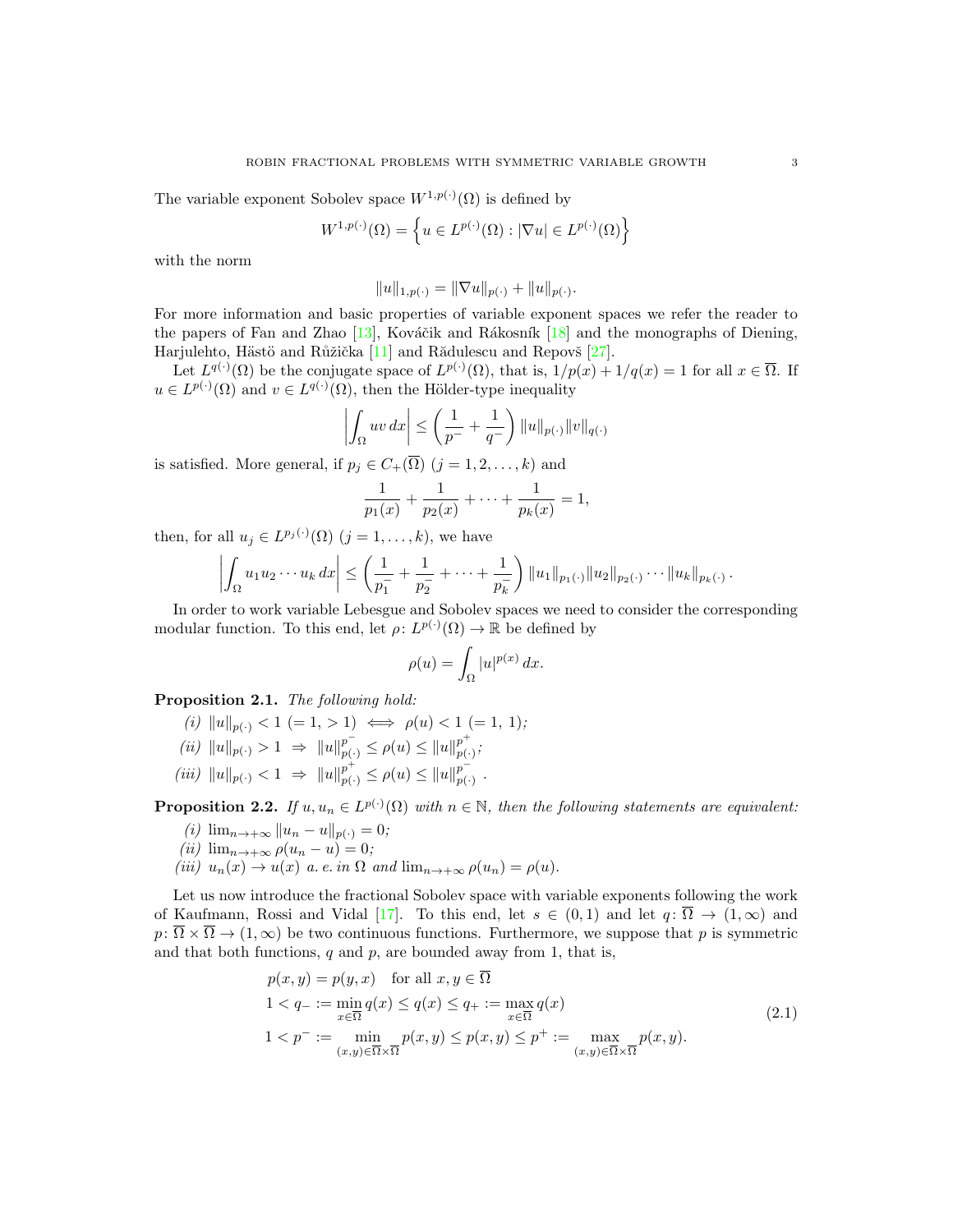Now we introduce the fractional variable Sobolev space  $W := W^{s,q(\cdot),p(\cdot,\cdot)}(\Omega)$  which is given by

$$
W = \left\{ u \colon \Omega \to \mathbb{R} \mid u \in L^{q(\cdot)}(\Omega), \int_{\Omega} \int_{\Omega} \frac{|u(x) - u(y)|^{p(x,y)}}{\lambda^{p(x,y)} |x - y|^{N + sp(x,y)}} dx dy < \infty \text{ for some } \lambda > 0 \right\}
$$

equipped with the variable exponent seminorm

$$
[u]_{s,p(\cdot,\cdot),\Omega} = \inf \left\{\lambda > 0 \; : \; \int_{\Omega \times \Omega} \frac{|u(x) - u(y)|^{p(x,y)}}{\lambda^{p(x,y)}|x - y|^{N + sp(x,y)}} \, dx \, dy < 1 \right\}.
$$

If we endow W with the norm

$$
||u||_W = [u]_{s,p(\cdot,\cdot),\Omega} + ||u||_{L^{q(\cdot)}(\Omega)},
$$

then  $W$  becomes a Banach space. The following lemma can be found in Bahrouni and R $\tilde{a}$ dulescu [\[5,](#page-15-5) Lemma 3.1].

**Lemma 2.3.** Suppose that  $\Omega \subset \mathbb{R}^N$  is a bounded open domain and assume [\(2.1\)](#page-2-0). Then W is a separable, reflexive space.

The following theorem states the compactness of the embedding  $W$  into a suitable variable Lebesgue space  $L^{r(\cdot)}(\Omega)$ . For the proof we refer to Kaufmann, Rossi and Vidal [\[17,](#page-16-6) Theorem 1.1].

<span id="page-3-1"></span>**Theorem 2.4.** Let  $\Omega \subset \mathbb{R}^N$  be a Lipschitz bounded domain and  $s \in (0,1)$ . Let  $q(\cdot), p(\cdot, \cdot)$  be continuous variable exponents satisfying [\(2.1\)](#page-2-0) with  $sp(x, y) < N$  for  $(x, y) \in \overline{\Omega} \times \overline{\Omega}$ . Moreover  $q(x) > p(x, x)$  for  $x \in \overline{\Omega}$ . Assume that  $r : \overline{\Omega} \to (1, \infty)$  is a continuous function such that

$$
p_s^*(x) = \frac{Np(x, x)}{N - sp(x, x)} > r(x) \ge r_- := \min_{x \in \overline{\Omega}} r(x) > 1 \quad \text{for all } x \in \overline{\Omega}.
$$

Then there exists a constant  $C = C(N, s, p, q, r, \Omega)$  such that for every  $f \in W$ , it holds

<span id="page-3-0"></span>
$$
||f||_{L^{r(\cdot)}(\Omega)} \leq C||f||_W.
$$

Thus, the space W is continuously embedded in  $L^{r(\cdot)}(\Omega)$  for any  $r \in (1, p_s^*)$ . Moreover, this embedding is compact.

We also refer to a similar result for traces for fractional Sobolev spaces with variable exponents, see Del Pezzo and Rossi [\[10,](#page-15-13) Theorem 1.1].

Under the assumption [\(2.1\)](#page-2-0), let  $\mathcal{L}: W \to W^*$  be the nonlinear map defined by

$$
\langle \mathcal{L}(u), \varphi \rangle = \int_{\Omega} \frac{|u(x) - u(y)|^{p(x,y)-2} (u(x) - u(y)) (\varphi(x) - \varphi(y))}{|x - y|^{N + sp(x,y)}} dy.
$$
 (2.2)

It can be seen as the generalization of the fractional  $p$ -Laplacian in the constant exponent case and it is called fractional  $p(\cdot,\cdot)$ -Laplacian, denoted by  $\mathcal{L} := (-\Delta)_{p(\cdot,\cdot)}^s$ . Bahrouni and Rădulescu [\[5,](#page-15-5) Lemma 4.2] proved several properties of  $\mathcal L$  which are stated in the next lemma.

### Lemma 2.5.

- (i)  $\mathcal L$  is a bounded and strictly monotone operator;
- (ii)  $\mathcal L$  fulfills the  $(S_+)$ -property, that is,  $u_n \stackrel{w}{\to} u$  in W and  $\limsup_{n\to\infty}$   $\mathcal L(u_n), u_n u \geq 0$ imply  $u_n \to u$  in W;
- (iii)  $\mathcal{L}: W \to W^*$  is a homeomorphism.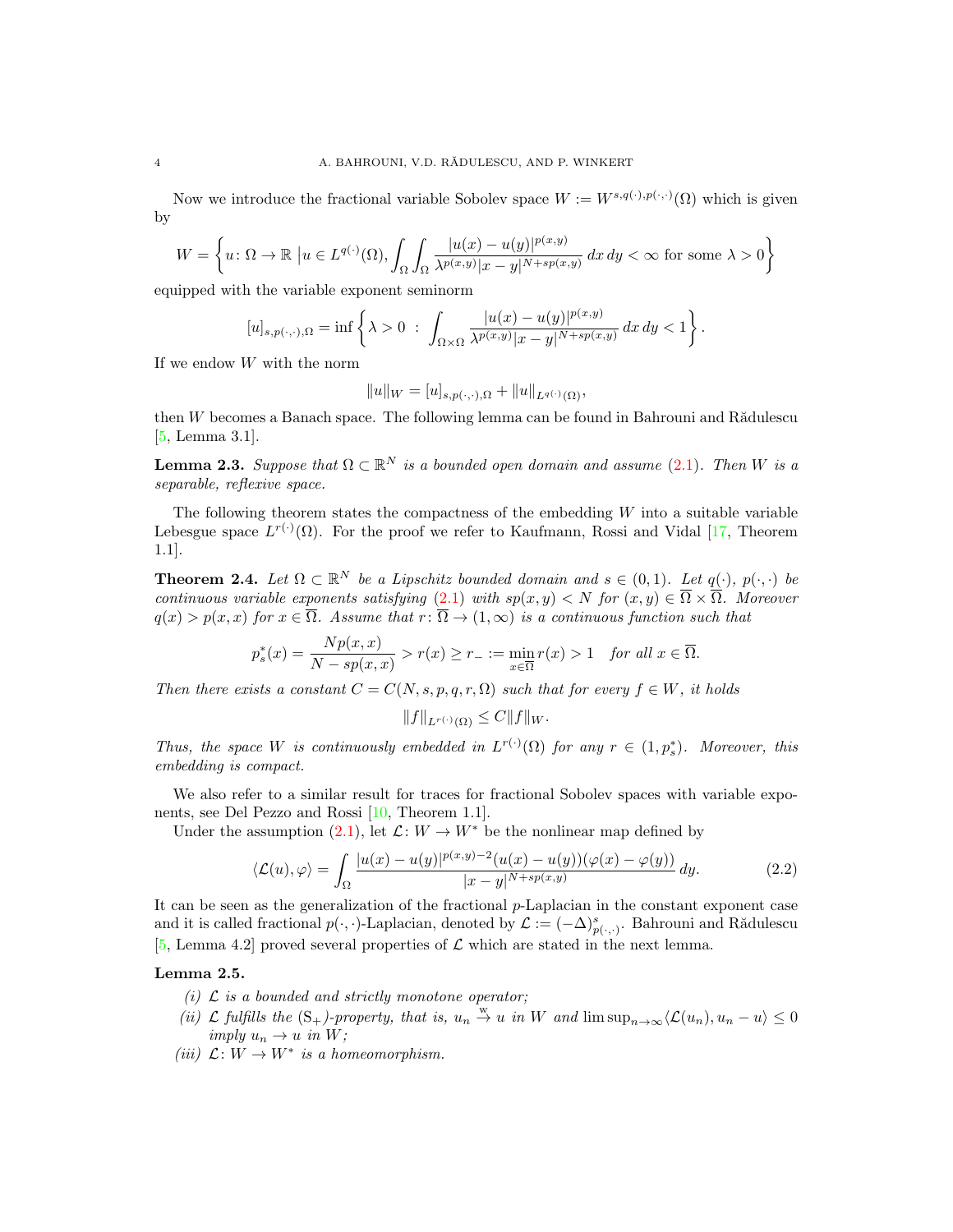The operator [\(2.2\)](#page-3-0) is related to the energy functional  $J: W \to R$  defined by

$$
J(u) = \int_{\Omega} \int_{\Omega} \frac{|u(x) - u(y)|^{p(x,y)}}{p(x,y)|x - y|^{N + sp(x,y)}} dx dy \text{ for all } u \in W.
$$

It is clear that J is well-defined on W and  $J \in C^1(W; \mathbb{R})$  with the derivative given by

$$
\langle J'(u), \varphi \rangle = \langle \mathcal{L}(u), \varphi \rangle \quad \text{for all } u, \varphi \in W,
$$

see Bahrouni and Rădulescu  $[5, \text{Lemma } 4.1].$  $[5, \text{Lemma } 4.1].$ 

<span id="page-4-2"></span>**Remark 2.6.** Note that Theorem [2.4](#page-3-1) remains true when  $q(x) \ge p(x, x)$  for all  $x \in \overline{\Omega}$ , see Zhang and Zhang  $[30]$ . In existing articles working on W, see Bahrouni and R $\tilde{a}$ dulescu  $[5,$  Theorem 5.1] or Kaufmann, Rossi and Vidal [\[17,](#page-16-6) Theorem 1.4], the function q is actually assumed to satisfy  $q(x) > p(x, x)$  for all  $x \in \overline{\Omega}$  due to some technical reason. Such spaces are actually not a generalization of the fractional Sobolev space  $W^{s,p}(\Omega)$ .

## 3. Functional setting

<span id="page-4-0"></span>The aim of this section is to give the basic properties of the fractional  $p(\cdot, \cdot)$ -Laplacian with associated  $p(\cdot, \cdot)$ -Neumann boundary condition. After this, we are able to introduce the definition of a weak solution for the new Robin problem with  $p(\cdot, \cdot)$ -Neumann boundary condition stated in  $(1.1)$ . In order to do this, we use some ideas developed by Bahrouni, Rădulescu and Winkert [\[6\]](#page-15-14) and Dipierro, Ros-Oton and Valdinoci [\[12\]](#page-15-9).

We suppose the following assumptions:

- (S)  $s \in \mathbb{R}$  with  $s \in (0,1)$ ;
- (P)  $p: \mathbb{R}^{2N} \to (1, +\infty)$  is a symmetric, continuous function bounded away from 1, that is,

$$
p(x, y) = p(y, x) \quad \text{for all } x, y \in \mathbb{R}^{2N}
$$

with

$$
1 < p^- := \min_{(x,y) \in \mathbb{R}^{2N}} p(x,y) \le p(x,y) \le p^+ := \max_{(x,y) \in \mathbb{R}^{2N}} p(x,y).
$$

and  $sp^+ < N$ ;

(G)  $g \in L^1(\mathbb{R}^N \setminus \Omega);$ 

 $(\beta)$   $\beta \in L^{\infty}(\mathbb{R}^N \setminus \Omega)$  and  $\beta \geq 0$  in  $\mathbb{R}^N \setminus \Omega;$ 

Let  $u: \mathbb{R}^N \to \mathbb{R}$  be a measurable function and let  $\overline{p}(x) = p(x, x)$  for all  $x \in \mathbb{R}^{2N}$ . We set

$$
||u||_X := [u]_{s,\overline{p}(\cdot),\mathbb{R}^{2N}\setminus(\mathcal{C}\Omega)^2} + ||u||_{L^{\overline{p}(\cdot)}(\Omega)} + ||g|^{\frac{1}{\overline{p}(\cdot)}} u||_{L^{\overline{p}(\cdot)}(\mathcal{C}\Omega)} + ||\beta^{\frac{1}{\overline{p}(\cdot)}} u||_{L^{\overline{p}(\cdot)}(\mathcal{C}\Omega)},
$$

where  $\mathcal{C}\Omega = \mathbb{R}^N \setminus \Omega$  and

$$
X := \left\{ u : \mathbb{R}^N \to \mathbb{R} \text{ measurable } : \ \|u\|_X < \infty \right\}.
$$

<span id="page-4-3"></span>**Proposition 3.1.** Let hypotheses (S), (P), (G) and (β) be satisfied. Then,  $(X, \|\cdot\|_X)$  is a reflexive Banach space.

*Proof.* Step 1:  $(X, \|\cdot\|_X)$  is a Banach space.

It is easy to check that  $\|\cdot\|_X$  is a norm on X. We only show that if  $\|u\|_X = 0$ , then  $u = 0$ a. e. in  $\mathbb{R}^N$ . Indeed, from  $||u||_X = 0$ , we get  $||u||_{L^{\overline{p}}(\cdot)}(Q) = 0$ , which implies that

<span id="page-4-1"></span>
$$
u = 0 \quad \text{a.e. in } \Omega,\tag{3.1}
$$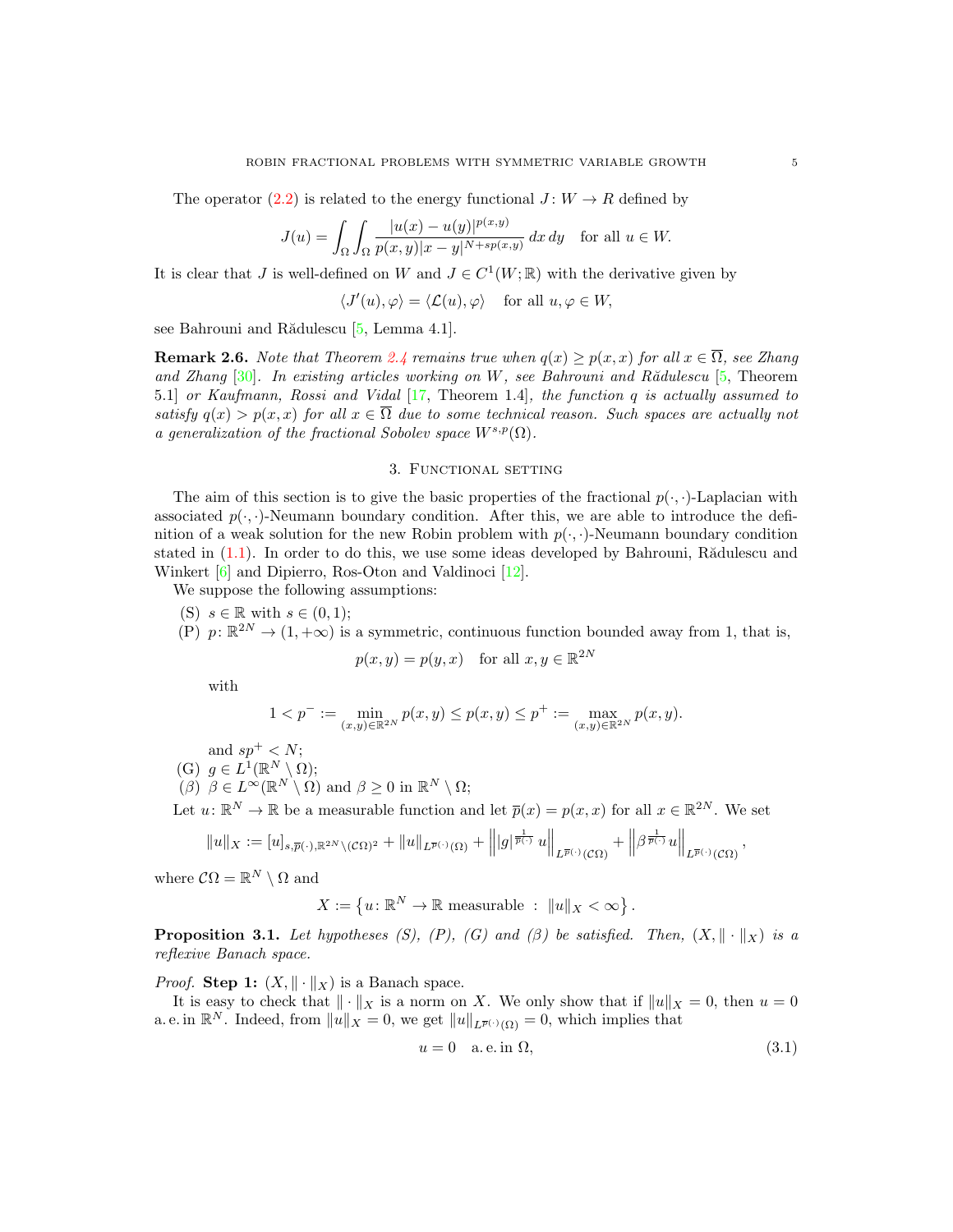and

<span id="page-5-0"></span>
$$
\int_{\mathbb{R}^{2N}\setminus(\mathcal{C}\Omega)^2} \frac{|u(x)-u(y)|^{p(x,y)}}{|x-y|^{N+sp(x,y)}} dx dy = 0.
$$
\n(3.2)

By [\(3.2\)](#page-5-0), we deduce that  $u(x) = u(y)$  for a. a.  $(x, y) \in \mathbb{R}^{2N} \setminus (\mathcal{C}\Omega)^2$ , that is,  $u = c \in \mathbb{R}$  a.e. in  $\mathbb{R}^N$ . By [\(3.1\)](#page-4-1), it easily follows that  $c = 0$ , so  $u = 0$  a.e. in  $\mathbb{R}^N$ .

Now, we prove that X is complete. To this end, let  $(u_k)_{k\in\mathbb{N}}$  be a Cauchy sequence in X. In particular,  $(u_k)_{k\in\mathbb{N}}$  is a Cauchy sequence in  $L^{\bar{p}(\cdot)}(\Omega)$  and so, up to a subsequence, there exists  $u \in L^{\overline{p}(\cdot)}(\Omega)$  such that

<span id="page-5-1"></span>
$$
u_k \to u
$$
 in  $L^{\overline{p}(\cdot)}(\Omega)$  and a.e. in  $\Omega$ .

Precisely, we find  $Z_1 \subset \mathbb{R}^N$  such that

$$
|Z_1| = 0 \quad \text{and} \quad u_k(x) \to u(x) \quad \text{for every } x \in \Omega \setminus Z_1. \tag{3.3}
$$

For any  $U: \mathbb{R}^N \to \mathbb{R}$  and for any  $(x, y) \in \mathbb{R}^{2N}$  we set

$$
E_U(x,y) := \frac{(U(x) - U(y))\chi_{\mathbb{R}^{2N}\setminus(\mathcal{C}\Omega)^2}(x,y)}{|x - y|^{\frac{N}{p(x,y)} + s}},
$$

which implies

$$
E_{u_k}(x,y) - E_{u_h}(x,y) = \frac{(u_k(x) - u_h(x) - u_k(y) + u_h(y))\chi_{\mathbb{R}^{2N}\setminus(\mathcal{C}\Omega)^2}(x,y)}{|x - y|^{\frac{N}{p(x,y)} + s}}.
$$

Using the fact that  $(u_k)_{k\in\mathbb{N}}$  is a Cauchy sequence in X and Proposition [2.1,](#page-2-1) for every  $\varepsilon > 0$ there exists  $N_{\varepsilon} \in \mathbb{N}$  such that for  $h, k \ge N_{\varepsilon}$ , we have

$$
\varepsilon^{\frac{p^-}{p^+}} \ge [E_{u_k} - E_{u_h}]_{s, p(\cdot, \cdot), \mathbb{R}^{2N} \setminus (\mathcal{C}\Omega)^2}^{\frac{p^-}{p^+}} \n\ge \left( \int_{\mathbb{R}^{2N} \setminus (\mathcal{C}\Omega)^2} \frac{|(u_k - u_h)(x) - (u_k - u_k)(y)|^{p(x,y)}}{|x - y|^{N + sp(x,y)}} dx dy \right)^{p^-} \n\ge ||E_{u_k} - E_{u_h}||_{L^{p(\cdot, \cdot)}(\mathbb{R}^{2N})}.
$$

Thus,  $(E_{u_k})_{k \in \mathbb{N}}$  is a Cauchy sequence in  $L^{p(\cdot,\cdot)}(\mathbb{R}^{2N})$  and so, up to a subsequence, we are able to assume that  $E_{u_k}$  converges to some  $E_u$  in  $L^{p(\cdot,\cdot)}(\mathbb{R}^{2N})$  and a.e. in  $\mathbb{R}^{2N}$ . This means we can find  $Z_2 \subset \mathbb{R}^{2N}$  such that

$$
|Z_2| = 0 \text{ and } E_{u_k}(x, y) \to E_u(x, y) \text{ for every } (x, y) \in \mathbb{R}^{2N} \setminus Z_2.
$$
 (3.4)

For any  $x \in \Omega$ , we set

<span id="page-5-2"></span>
$$
S_x := \{ y \in \mathbb{R}^N : (x, y) \in \mathbb{R}^{2N} \setminus Z_2 \},
$$
  
\n
$$
W := \{ (x, y) \in \mathbb{R}^{2N} : x \in \Omega \text{ and } y \in \mathbb{R}^N \setminus S_x \},
$$
  
\n
$$
V := \{ x \in \Omega : |\mathbb{R}^N \setminus S_x| = 0 \}.
$$

Proceeding exactly as in Dipierro, Ros-Oton and Valdinoci [\[12,](#page-15-9) Proposition 3.1] and Mugnai and Lippi [\[25,](#page-16-7) Proposition 2.2] we get

$$
|\Omega \setminus (V \setminus Z_1)| = |(\Omega \setminus V) \cup Z_1)| \leq |\Omega \setminus V| + |Z_1| = 0.
$$

In particular  $V \setminus Z_1 \neq \emptyset$ , so we can fix  $x_0 \in V \setminus Z_1$ .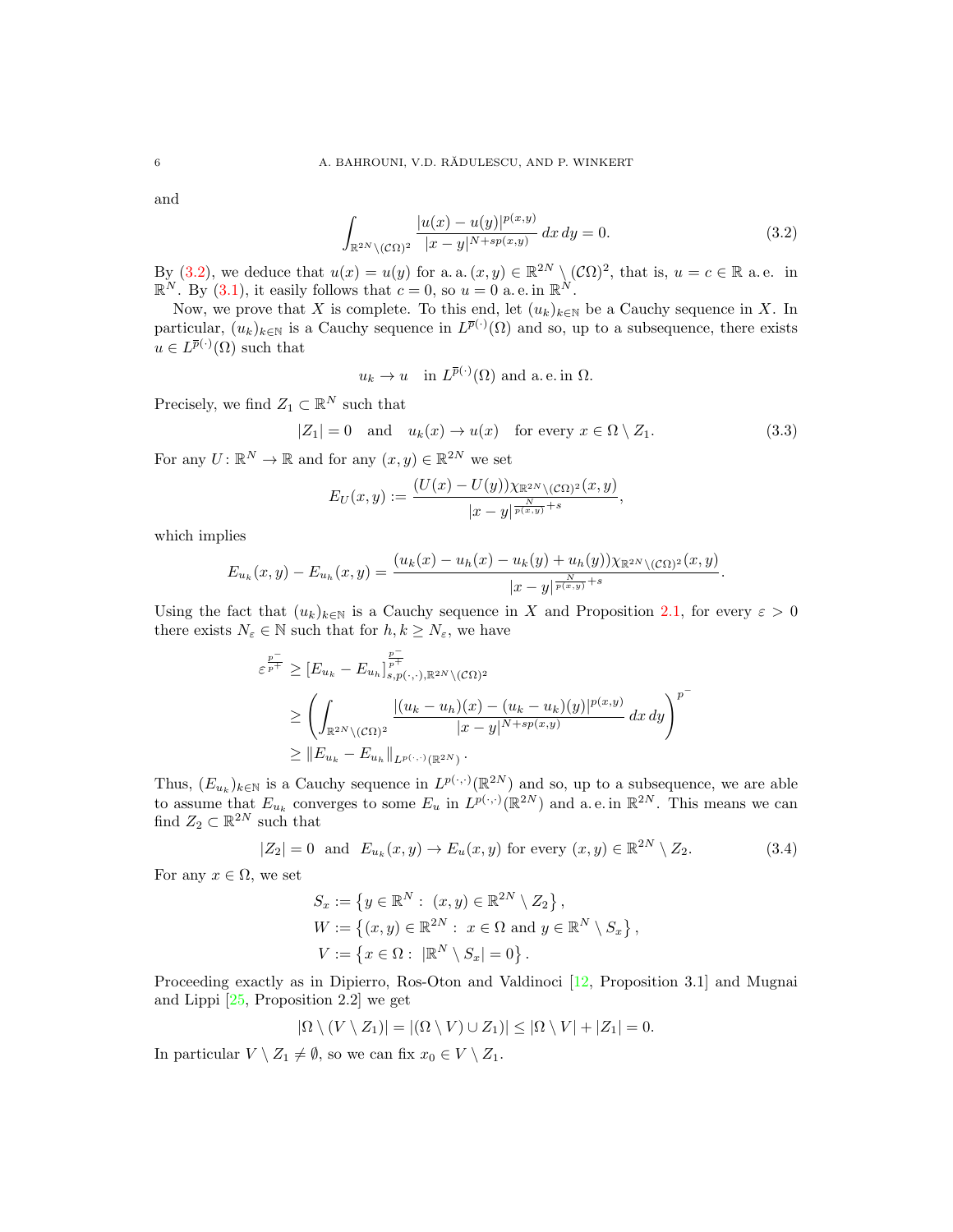Because of  $x_0 \in \Omega \setminus Z_1$ , from [\(3.3\)](#page-5-1), it follows

$$
\lim_{k \to \infty} u_k(x_0) = u(x_0).
$$

In addition, since  $x_0 \in V$ , we obtain  $\mathbb{R}^N \setminus S_{x_0} = 0$ . Then, for a.a.  $y \in \mathbb{R}^N$ , this yields  $(x_0, y) \in \mathbb{R}^{2N} \setminus Z_2$  and hence, by  $(3.4)$ ,

$$
\lim_{k \to \infty} E_{u_k}(x_0, y) = E_u(x_0, y).
$$

Since  $\Omega \times (\mathcal{C}\Omega) \subseteq \mathbb{R}^{2N} \setminus (\mathcal{C}\Omega)^2$ , we have

$$
E_{u_k}(x_0, y) := \frac{u_k(x_0) - u_k(y)}{|x_0 - y|^{s + \frac{N}{p(x, y)}}}
$$
 for a. a.  $y \in C\Omega$ .

But this implies

$$
\lim_{k \to \infty} u_k(y) = \lim_{k \to \infty} \left( u_k(x_0) - |x_0 - y| \overline{p(x,y)} + s E_{u_k}(x_0, y) \right)
$$
  
=  $u(x_0) - |x_0 - y| \overline{p(x,y)} + s E_u(x_0, y)$  for a.a.  $y \in C\Omega$ .

Combining this with  $(3.3)$  we see that  $u_k$  converges a.e. in  $\mathbb{R}^N$  to some u in  $\mathbb{R}^N$ . Since  $u_k$  is a Cauchy sequence in X, for any  $\varepsilon > 0$  there exists  $N_{\varepsilon} > 0$  such that, for any  $h \ge N_{\varepsilon}$ , we have by applying Fatou's Lemma,

$$
\varepsilon \geq \liminf_{k \to +\infty} \|u_h - u_k\|_X
$$
  
\n
$$
\geq \liminf_{k \to +\infty} (\rho_{s,p(\cdot,\cdot),\mathbb{R}^{2N}\setminus(\mathcal{C}\Omega)^2} (u_h - u_k))^\frac{1}{p^-} + \liminf_{k \to +\infty} \left( \int_{\Omega} |u_h - u_k|^{p(x)} dx \right)^\frac{1}{p^-}
$$
  
\n
$$
+ \liminf_{k \to +\infty} \left( \int_{\mathcal{C}\Omega} |g| |u_h - u_k|^{p(x)} dx \right)^\frac{1}{p^-} + \liminf_{k \to +\infty} \left( \int_{\mathcal{C}\Omega} |\beta| |u_h - u_k|^{p(x)} dx \right)^\frac{1}{p^-}
$$
  
\n
$$
\geq (\rho_{s,p(\cdot,\cdot),\mathbb{R}^{2N}\setminus(\mathcal{C}\Omega)^2} (u_h - u))^\frac{1}{p^-} + \left( \int_{\Omega} |u_h - u|^{p(x)} dx \right)^\frac{1}{p^-}
$$
  
\n
$$
+ \left( \int_{\mathcal{C}\Omega} |g| |u_h - u|^{p(x)} dx \right)^\frac{1}{p^-} + \left( \int_{\mathcal{C}\Omega} |\beta| |u_h - u|^{p(x)} dx \right)^\frac{1}{p^-}
$$
  
\n
$$
\geq [u_h - u]^\frac{p^+}{p^-}
$$
  
\n
$$
\geq [u_h - u]^\frac{p^+}{p^-}
$$
  
\n
$$
+ \left( \int_{\mathcal{C}\Omega} |\beta| |u_h - u|^{p(x)} dx \right)^\frac{p^+}{p^-}
$$
  
\n
$$
+ \left( \int_{\mathcal{C}\Omega} |\beta| |u_h - u|^\frac{p^+}{p(x)} dx \right)^\frac{p^+}{p^-}
$$
  
\n
$$
\geq \frac{1}{4^{\frac{p^+}{p^-}-1}} \|u_h - u\|^\frac{p^+}{p^-}.
$$

Therefore,  $u_h$  converges to u in X and so, X is complete.

**Step 2:**  $X$  is a reflexive space.

Consider the space

$$
Y = L^{\overline{p}(x)}(\Omega) \times L^{\overline{p}(x)}(\mathcal{C}\Omega) \times L^{\overline{p}(x)}(\mathcal{C}\Omega) \times L^{p(x,y)}\left(\mathbb{R}^{2N} \setminus (\mathcal{C}\Omega)^2\right).
$$

endowed with the norm

$$
||v||_Y:=||v||_{L^{\overline{p}(\cdot)}(\Omega)}+||\beta^{\frac{1}{\overline{p}(\cdot)}}v||_{L^{\overline{p}(\cdot)}(\mathcal{C}\Omega)}+|||g|^{\frac{1}{\overline{p}(\cdot)}}v||_{L^{\overline{p}(\cdot)}(\mathcal{C}\Omega)}+ [v]_{s,p(\cdot,\cdot),{\mathbb{R}}^{2N}\setminus(\mathcal{C}\Omega)^2}.
$$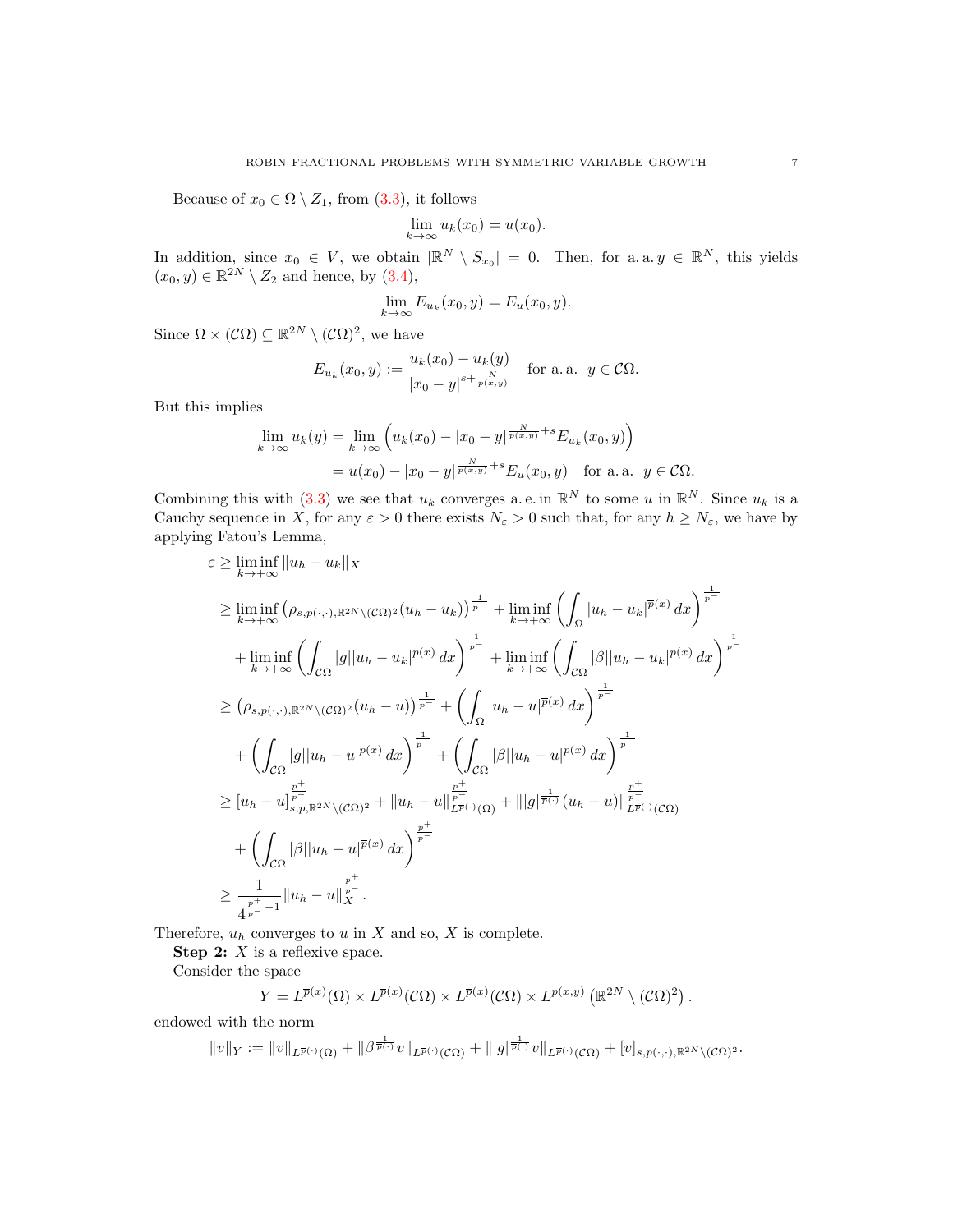We notice that  $(Y, \|.\|_Y)$  is a reflexive Banach space. We consider the map  $T: X \to Y$  defined as

$$
T(u):=\left(u,\beta^{\frac{1}{\overline{p}(\cdot)}}u,g^{\frac{1}{\overline{p}(x)}}u,\frac{|u(x)-u(y)|}{|x-y|^{\frac{N}{\overline{p}(x,y)}+s}}\right).
$$

By construction, we have that

$$
||T(u)||_Y = ||u||_X.
$$

Hence, T is an isometry from X to the reflexive space Y. This shows that X is reflexive.  $\square$ 

<span id="page-7-2"></span>**Proposition 3.2.** Let hypotheses (S), (P), (G) and ( $\beta$ ) be satisfied. Then, for any  $r \in C_+(\overline{\Omega})$ with  $1 < r(x) < p_s^*(x)$  for all  $x \in \overline{\Omega}$ , there exists a constant  $\alpha > 0$  such that

$$
||u||_{L^{r(\cdot)}(\Omega)} \le \alpha ||u||_X \quad \text{for all } u \in X.
$$

Moreover, this embedding is compact.

Proof. By the assumptions it is clear that

$$
||u||_E \le ||u||_X \quad \text{for all } u \in X.
$$

Therefore, using Theorem [2.4](#page-3-1) and Remark [2.6,](#page-4-2) we get our desired result.  $\square$ 

<span id="page-7-0"></span>

Note that the norm  $\|\cdot\|_X$  is equivalent on X to

$$
\|u\|
$$
\n
$$
= \inf \left\{ \mu \ge 0 \mid \rho \left( \frac{u}{\mu} \right) \le 1 \right\}
$$
\n
$$
= \inf \left\{ \mu \ge 0 \mid \int_{\mathbb{R}^{2N} \setminus (\mathcal{C}\Omega)^2} \frac{|u(x) - u(u)|^{p(x,y)}}{\mu^{p(x,y)} p(x,y) (|x-y|)^{N+sp(x,y)}} dx dy + \int_{\Omega} \frac{|u|^{\overline{p}(x)}}{\overline{p}(x)\mu^{\overline{p}(x)}} dx \right\}
$$
\n
$$
+ \int_{\mathcal{C}\Omega} \frac{g(x)}{\mu^{\overline{p}(x)} \overline{p}(x)} |u|^{\overline{p}(x)} dx + \int_{\mathcal{C}\Omega} \frac{\beta(x)}{\mu^{\overline{p}(x)} \overline{p}(x)} |u|^{\overline{p}(x)} dx \le 1 \right\},
$$
\n(3.5)

where the modular  $\rho: X \to \mathbb{R}$  is defined by

$$
\rho(u) = \int_{\mathbb{R}^{2N} \setminus (\mathcal{C}\Omega)^2} \frac{|u(x) - u(u)|^{p(x,y)}}{p(x,y)(|x-y|)^{N+sp(x,y)}} dx dy + \int_{\Omega} \frac{|u|^{\overline{p}(x)}}{\overline{p}(x)} dx
$$

$$
+ \int_{\mathcal{C}\Omega} \frac{g(x)}{\overline{p}(x)} |u|^{\overline{p}(x)} dx + \int_{\mathcal{C}\Omega} \frac{\beta(x)}{\overline{p}(x)} |u|^{\overline{p}(x)} dx.
$$

The following lemma will be helpful in later considerations.

<span id="page-7-1"></span>**Lemma 3.3.** Let hypotheses (S), (P), (G) and ( $\beta$ ) be satisfied and let  $u \in X$ . Then the following hold:

- (i) For  $u \neq 0$  we have:  $||u||_X = a$  if and only if  $\rho(\frac{u}{a}) = 1$ ;
- (ii)  $||u||_X < 1$  implies  $\frac{||u||_{X}^{p+1}}{4^{p^+-1}} \le \rho(u) \le 4||u||_X^{p^-}$ ;
- (iii)  $||u||_X > 1$  implies  $||u||_X^{p^-} \le \rho(u)$ .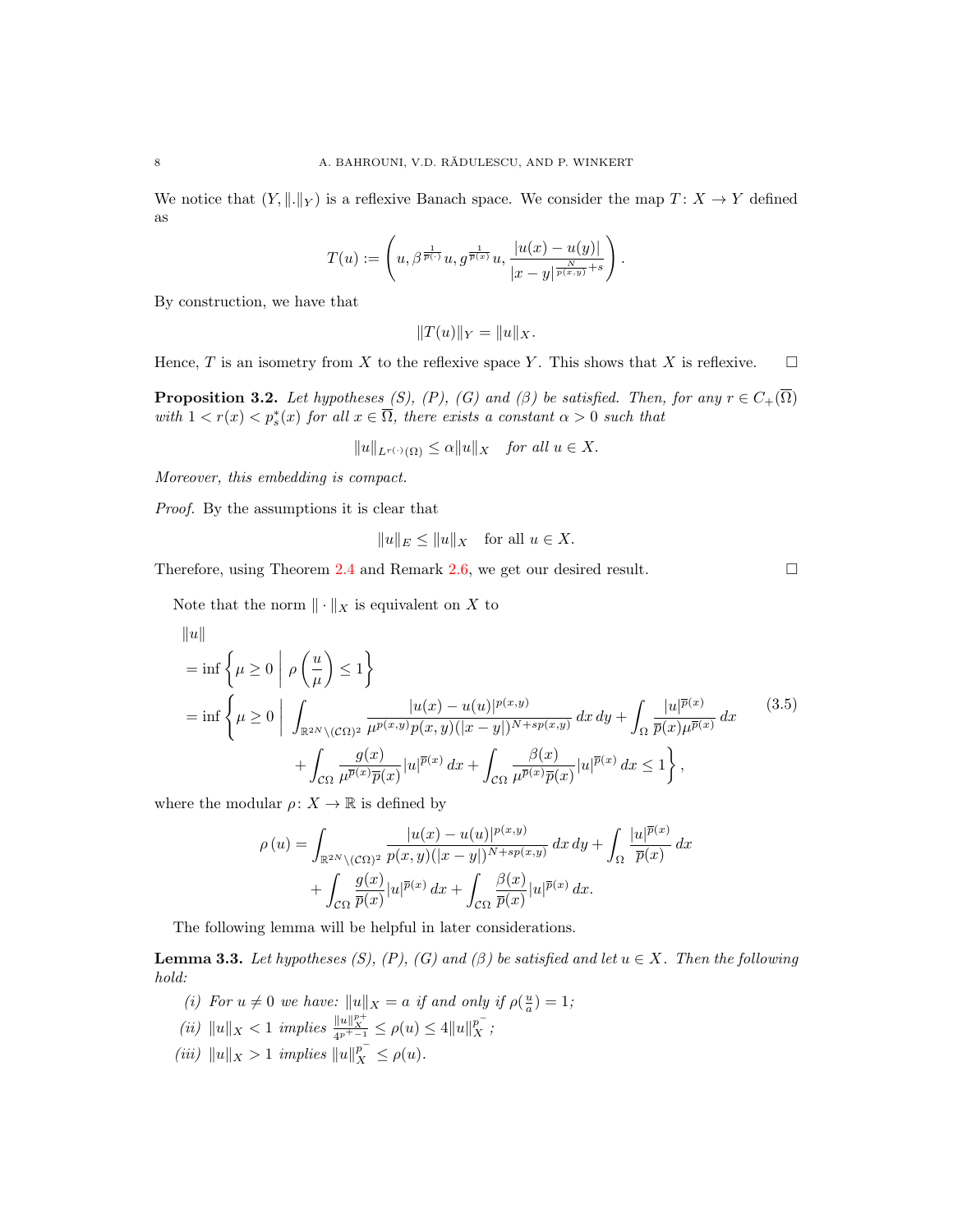*Proof.* (i) It is clear that the mapping  $\lambda \mapsto \rho(\lambda u)$  is a continuous, convex, even function, which is strictly increasing on  $[0, +\infty)$ . Thus, by the definition of  $\rho$  and the equivalent norm given in  $(3.5)$ , we have

$$
||u||_X = a \quad \Longleftrightarrow \quad \rho\left(\frac{u}{a}\right) = 1.
$$

(ii) Let  $u \in X$  be such that  $||u||_X < 1$ , then

$$
\begin{array}{ll} [u]_{s,p(\cdot,\cdot),\mathbb{R}^{2N}\backslash(\mathcal{C}\Omega)^2}<1, &\qquad&\qquad&\qquad\|u\|_{L^{\overline{p}(\cdot)}(\Omega)}<1,\\ \left\| |g|^{\frac{1}{\overline{p}(\cdot)}}\, u\right\|_{L^{\overline{p}(\cdot)}(\mathcal{C}\Omega)}<1, &\qquad&\qquad&\qquad\left\| \beta^{\frac{1}{\overline{p}(\cdot)}} u\right\|_{L^{\overline{p}(\cdot)}(\mathcal{C}\Omega)}<1. \end{array}
$$

By the convexity of  $\rho$  along with Proposition [2.1](#page-2-1) we obtain the assertion.

(iii) Let  $u \in X$  be such that  $||u||_X > 1$ . From (i) it follows

$$
\rho\left(\frac{u}{\|u\|_X}\right) = \int_{\mathbb{R}^{2N}\backslash(\mathcal{C}\Omega)^2} \frac{|u(x)-u(u)|^{p(x,y)}}{p(x,y)\|u\|_X^{p(x,y)}(|x-y|)^{N+sp(x,y)}} dx dy + \int_{\Omega} \frac{|u|^{\overline{p}(x)}}{\overline{p}(x)\|u\|_X^{\overline{p}(x)}} dx
$$

$$
+ \int_{\mathcal{C}\Omega} \frac{g(x)}{\overline{p}(x)\|u\|_X^{\overline{p}(x)}} |u|^{\overline{p}(x)} dx + \int_{\mathcal{C}\Omega} \frac{\beta(x)}{\overline{p}(x)\|u\|_X^{\overline{p}(x)}} |u|^{\overline{p}(x)} dx = 1.
$$

Then, by the mean value theorem, there exist  $(x_1, y_1) \in \mathbb{R}^{2N} \setminus (\mathcal{C}\Omega)^2$ ,  $x_2 \in \overline{\Omega}$ ,  $x_3, x_4 \in \mathcal{C}\Omega$  such that

$$
1 = \frac{1}{\|u\|_X^{p(x_1, y_1)}} \int_{\mathbb{R}^{2N} \setminus (\mathcal{C}\Omega)^2} \frac{|u(x) - u(u)|^{p(x, y)}}{p(x, y)(|x - y|)^{N + sp(x, y)}} dx dy + \frac{1}{\|u\|_X^{\overline{p}(x_2)}} \int_{\Omega} \frac{|u|^{\overline{p}(x)}}{\overline{p}(x)} dx + \frac{1}{\|u\|_X^{\overline{p}(x_3)}} \int_{\mathcal{C}\Omega} \frac{g(x)}{\overline{p}(x)} |u|^{\overline{p}(x)} dx + \frac{1}{\|u\|_X^{\overline{p}(x_4)}} \int_{\mathcal{C}\Omega} \frac{\beta(x)}{\overline{p}(x)} |u|^{\overline{p}(x)} dx.
$$

Since  $||u||_X > 1$ , it follows that

$$
1 \leq \frac{1}{\|u\|_X^{p^-}} \left[ \int_{\mathbb{R}^{2N} \setminus (\mathcal{C}\Omega)^2} \frac{|u(x) - u(u)|^{p(x,y)}}{p(x,y)(|x-y|)^{N+sp(x,y)}} dx dy + \int_{\Omega} \frac{|u|^{\overline{p}(x)}}{\overline{p}(x)} dx \right] + \frac{1}{\|u\|_X^{p^-}} \left[ \int_{\mathcal{C}\Omega} \frac{\beta(x)}{\overline{p}(x)} |u|^{\overline{p}(x)} dx + \int_{\mathcal{C}\Omega} \frac{g(x)}{\overline{p}(x)} |u|^{\overline{p}(x)} dx \right].
$$

This finishes the proof.  $\Box$ 

<span id="page-8-0"></span>**Lemma 3.4.** Let hypotheses (S), (P), (G) and ( $\beta$ ) be satisfied. Then  $\rho: X \to \mathbb{R}$  and  $\rho': X \to$  $X^*$  have the following properties:

(i) The function  $\rho$  is of class  $C^1(X,\mathbb{R})$  and  $\rho' : X \to X^*$  is coercive, that is,

$$
\frac{\langle \rho'(u), u \rangle_X}{\|u\|_X} \to +\infty \quad \text{as } \|u\|_X \to +\infty;
$$

(ii)  $\rho'$  is strictly monotone operator.

(iii)  $\rho'$  is a mapping of type  $(S_+)$ , that is, if  $u_n \rightharpoonup u$  in X and  $\limsup_{n \to +\infty} \langle \rho'(u_n), u_n$  $u \rangle_X \leq 0$ , then  $u_n \to u$  in X.

*Proof.* (i) Evidently, from the definition of  $\rho$ , we conclude that  $\rho \in C^1(X,\mathbb{R})$ . By Lemma [3.3,](#page-7-1) for  $||u||_X > 1$ , we obtain

$$
\langle \rho'(u), u \rangle_X \ge \rho(u) \ge ||u||_X^{p^-}.
$$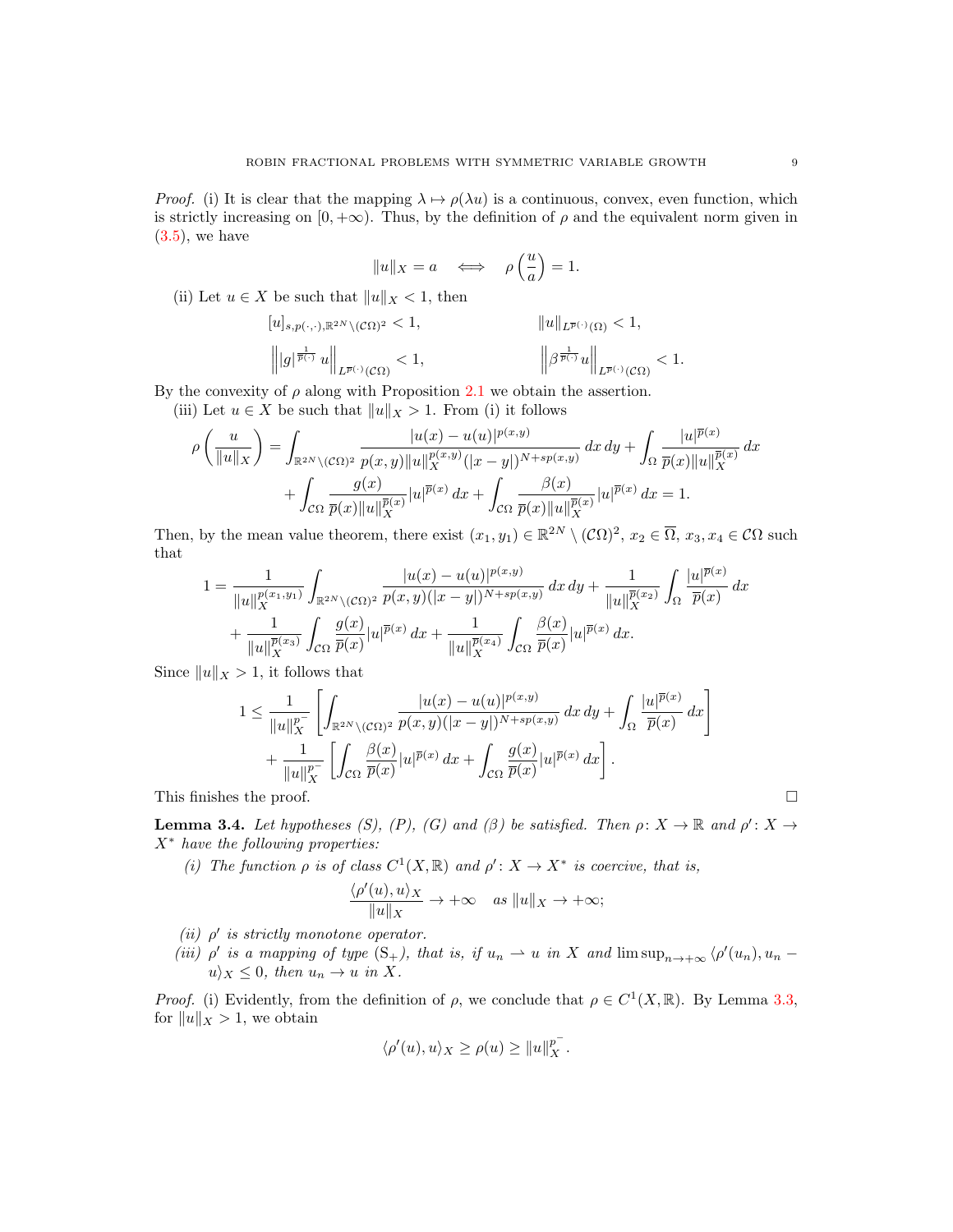Then

$$
\frac{\langle \rho'(u), u \rangle_X}{\|u\|_X} \ge \|u\|_X^{p^- - 1} \to +\infty
$$

as  $||u||_X \to +\infty$  since  $p^- > 1$ .

(ii) The strict monotonicity of  $\rho'$  is a direct consequence of the well-known Simon inequalities

$$
|x-y|^p \le c_p (|x|^{p-2} x - |y|^{p-2} y) \cdot (x - y)
$$
 if  $p \ge 2$ ,

and

$$
|x - y|^p \le C_p \left[ \left( |x|^{p-2} x - |y|^{p-2} y \right) \cdot (x - y) \right]^{\frac{p}{2}} \times (|x|^p + |y|^p)^{\frac{2-p}{p}} \quad \text{if } p \in (1, 2),
$$

for all  $x, y \in \mathbb{R}^N$ , where  $c_p$  and  $C_p$  are positive constants depending only on p, see Lindqvist [\[19,](#page-16-13) p. 71] or Filippucci, Pucci and Rădulescu [\[14,](#page-15-15) p. 713].

(iii) By applying (i) and (ii), the proof of assertion (iii) is identical to the proof of Theorem 3.1 in Bahrouni and Rădulescu [\[5\]](#page-15-5).  $\square$ 

Now we are interested in a nonlocal analogue of the divergence theorem also known as integration by parts formula. We have the following result.

**Proposition 3.5.** Let hypotheses  $(S)$ ,  $(P)$ ,  $(G)$  and  $(\beta)$  be satisfied and let u be any bounded  $C^2$ -function in  $\mathbb{R}^N$ . Then,

$$
\int_{\Omega} \left( -\Delta \right)^s_{p(\cdot, \cdot)} u(x) \, dx = - \int_{\mathbb{R}^N \backslash \Omega} \mathcal{N}_{s, p(\cdot, \cdot)} u(x) \, dx.
$$

*Proof.* From  $(P)$  we know that  $p$  is symmetric. We obtain

$$
\int_{\Omega} \int_{\Omega} |u(x) - u(y)|^{p(x,y)-2} \frac{(u(x) - u(y))}{|x - y|^{N + sp(x,y)}} dx dy
$$
  
= 
$$
- \int_{\Omega} \int_{\Omega} |u(x) - u(y)|^{p(x,y)-2} \frac{(u(y) - u(x))}{|x - y|^{N + sp(x,y)}} dx dy = 0.
$$

It follows that

$$
\int_{\Omega} \left( -\Delta \right)_{p(\cdot,\cdot)}^{s} u(x) dx = \int_{\Omega} \lim_{\varepsilon \to 0} \int_{\mathbb{R}^{N} \setminus B_{\varepsilon}(x)} |u(x) - u(y)|^{p(x,y)-2} \frac{(u(x) - u(y))}{|x - y|^{N + sp(x,y)}} dy dx
$$

$$
= \int_{\Omega} \lim_{\varepsilon \to 0} \left[ \int_{\mathbb{R}^{N} \setminus \Omega} |u(x) - u(y)|^{p(x,y)-2} \frac{(u(x) - u(y))}{|x - y|^{N + sp(x,y)}} dy \right]
$$

$$
+ \int_{\Omega \setminus B_{\varepsilon}(x)} |u(x) - u(y)|^{p(x,y)-2} \frac{(u(x) - u(y))}{|x - y|^{N + sp(x,y)}} dy \right] dx
$$

$$
= \int_{\Omega} \int_{\mathbb{R}^{N} \setminus \Omega} |u(x) - u(y)|^{p(x,y)-2} \frac{(u(x) - u(y))}{|x - y|^{N + sp(x,y)}} dy dx
$$

$$
= \int_{\mathbb{R}^{N} \setminus \Omega} \int_{\Omega} |u(x) - u(y)|^{p(x,y)-2} \frac{(u(x) - u(y))}{|x - y|^{N + sp(x,y)}} dx dy
$$

$$
= - \int_{\mathbb{R}^{N} \setminus \Omega} \mathcal{N}_{s, p(\cdot, \cdot)} u(y) dy.
$$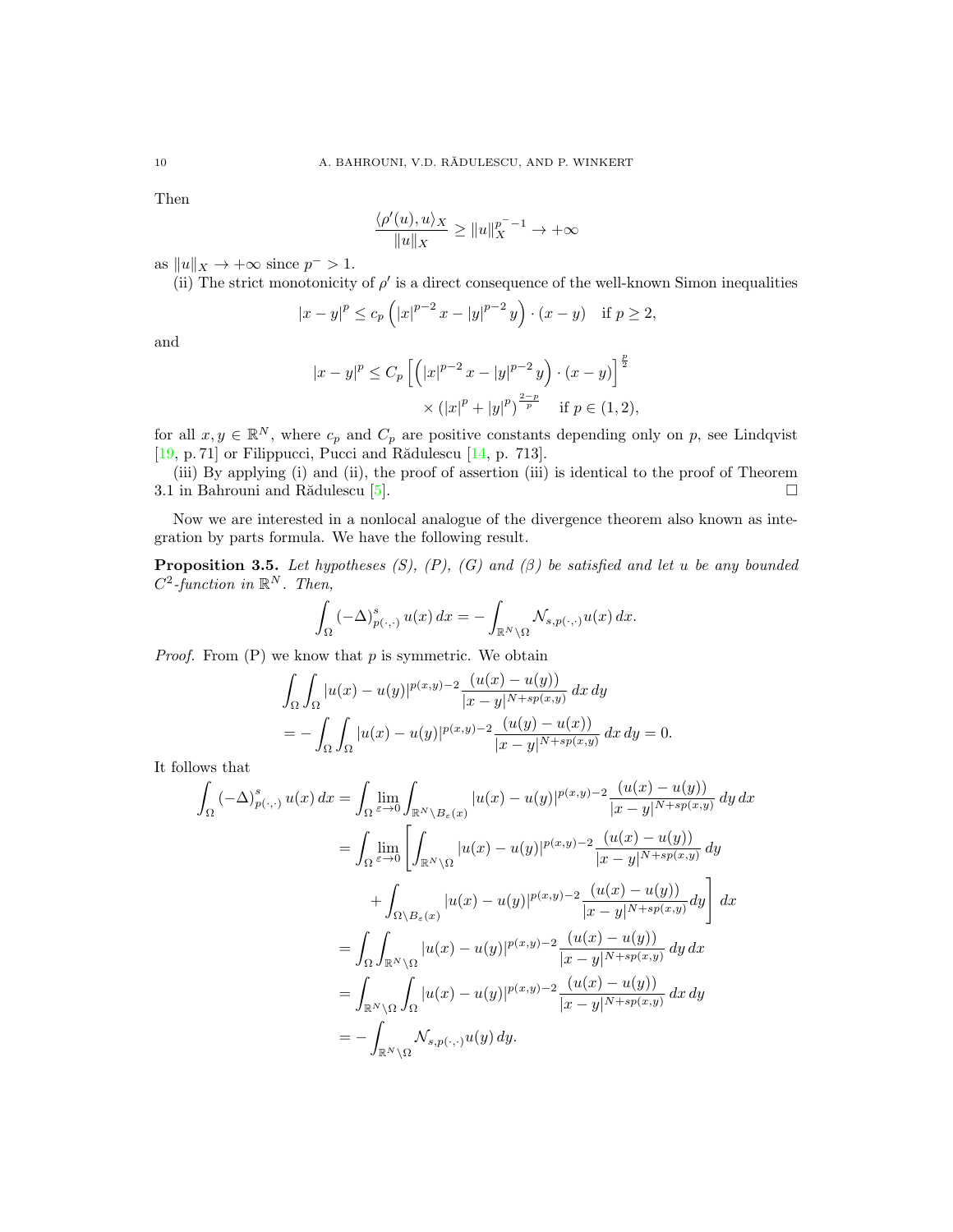**Proposition 3.6.** Let hypotheses (S), (P), (G) and ( $\beta$ ) be satisfied. Let u and v be bounded  $C^2$ -functions in  $\mathbb{R}^N$ . Then,

$$
\frac{1}{2} \int_{\mathbb{R}^{2N} \setminus (\mathcal{C}\Omega)^2} |u(x) - u(y)|^{p(x,y)-2} \frac{(u(x) - u(y))(v(x) - v(y))}{|x - y|^{N + sp(x,y)}} dx dy
$$

$$
= \int_{\Omega} v(-\Delta)_{p(\cdot,\cdot)}^s u dx + \int_{\mathcal{C}\Omega} v \mathcal{N}_{s,p(\cdot,\cdot)} dx.
$$

Proof. By symmetry, we have

$$
\frac{1}{2} \int_{\mathbb{R}^{2N} \setminus (\mathcal{C}\Omega)^2} |u(x) - u(y)|^{p(x,y)-2} \frac{(u(x) - u(y))(v(x) - v(y))}{|x - y|^{N + sp(x,y)}} dx dy
$$
\n
$$
= \int_{\Omega} \int_{\mathbb{R}^N} v(x) |u(x) - u(y)|^{p(x,y)-2} \frac{(u(x) - u(y))}{|x - y|^{N + sp(x,y)}} dy dx
$$
\n
$$
+ \int_{\mathcal{C}\Omega} \int_{\Omega} v(x) |u(x) - u(y)|^{p(x,y)-2} \frac{(u(x) - u(y))}{|x - y|^{N + sp(x,y)}} dy dx.
$$

Thus, using  $(1.2)$  and  $(1.3)$ , the identity follows.

Based on the integration by parts formula we are now in the position to state the natural definition of a weak solution for problem [\(1.1\)](#page-1-1). First, to simplify the notation, for arbitrary functions  $u, v \colon \mathbb{R}^N \to \mathbb{R}$ , we set

$$
\mathcal{A}_{s,p}(u,v) = \frac{1}{2} \int_{\mathbb{R}^{2N} \setminus (\mathcal{C}\Omega)^2} |u(x) - u(y)|^{p(x,y)-2} \frac{(u(x) - u(y))(v(x) - v(y))}{|x - y|^{N + sp(x,y)}} dx dy + \int_{\Omega} |u|^{\overline{p}(x)-2} uv dx + \int_{\mathcal{C}\Omega} \beta(x) |u|^{\overline{p}(x)-2} uv dx.
$$

We say that  $u \in X$  is a weak solution of  $(1.1)$ , if

$$
\mathcal{A}_{s,p}(u,v) = \int_{\Omega} f(x,u)v \, dx + \int_{\mathcal{C}\Omega} gv \, dx. \tag{3.6}
$$

is satisfied for every  $v \in X$ . As a consequence of this definition, we have the following result.

**Proposition 3.7.** Let hypotheses  $(S)$ ,  $(P)$ ,  $(G)$  and  $(\beta)$  be satisfied. and let u be a weak solution of  $(1.1)$ . Then,

$$
\mathcal{N}_{s,p(\cdot,\cdot)}u + \beta(x)|u|^{\overline{p}(x)-2}u = g \quad a.\ e.\ in\ \mathbb{R}^N\setminus\overline{\Omega}.
$$

<span id="page-10-0"></span>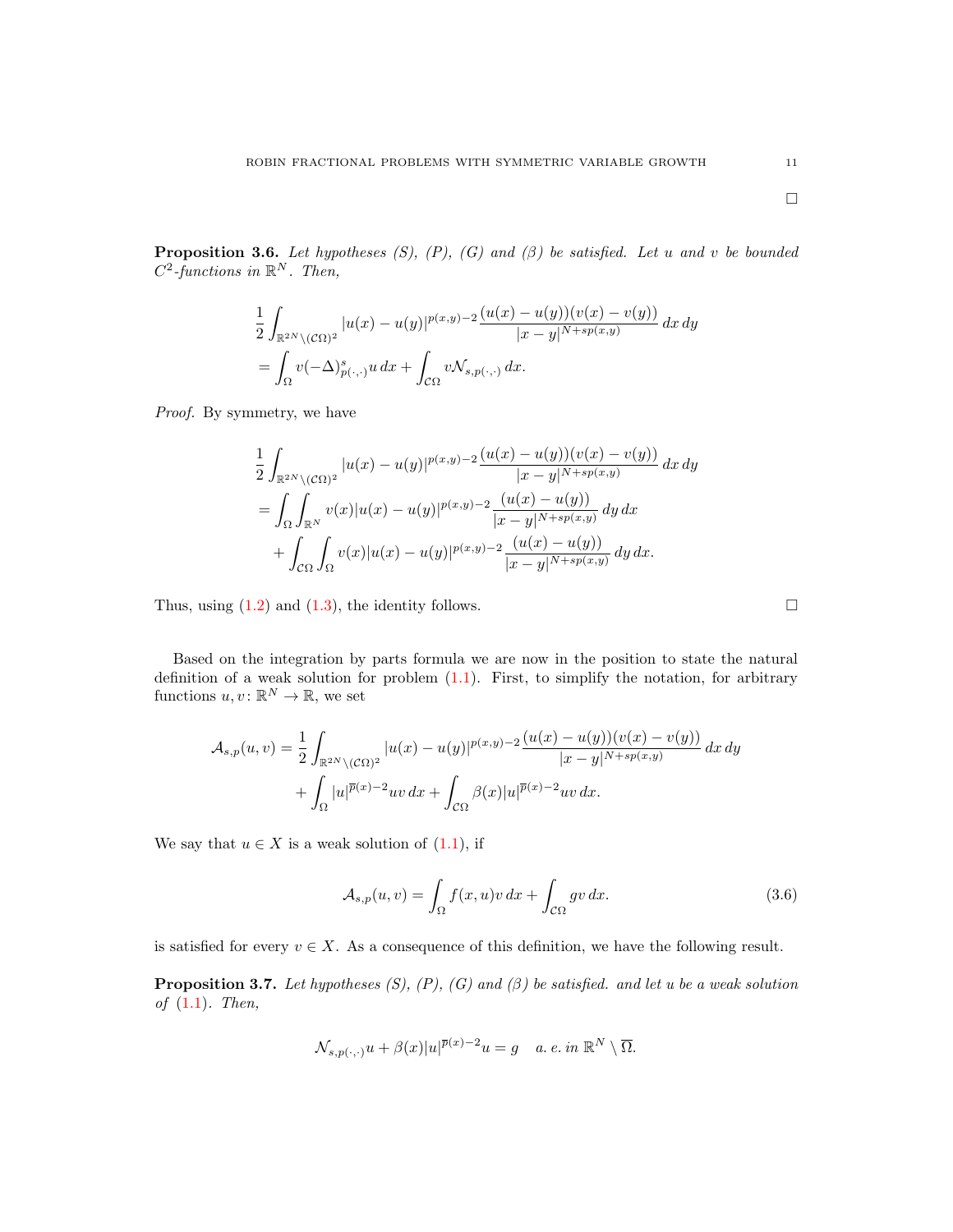*Proof.* First, we take  $v \in X$  such that  $v \equiv 0$  in  $\Omega$  as a test function in [\(3.6\)](#page-10-0). Then

$$
\int_{\mathcal{C}\Omega} g v \, dx
$$
\n
$$
= \mathcal{A}_{s,p}(u,v)
$$
\n
$$
= -\frac{1}{2} \int_{\Omega} \int_{\mathbb{R}^N \backslash \overline{\Omega}} \frac{|u(x) - u(y)|^{p(x,y)-2} (u(x) - u(y)) v(y)}{|x - y|^{N + sp(x,y)}} dy \, dx
$$
\n
$$
+ \frac{1}{2} \int_{\mathbb{R}^N \backslash \overline{\Omega}} \int_{\Omega} \frac{|u(x) - u(y)|^{p(x,y)-2} (u(x) - u(y)) v(x)}{|x - y|^{N + sp(x,y)}} dy \, dx + \int_{\mathcal{C}\Omega} \beta(x)|u|^{\overline{p}(x)-2} uv \, dx
$$
\n
$$
= \int_{\Omega} \int_{\mathbb{R}^N \backslash \overline{\Omega}} \frac{|u(x) - u(y)|^{p(x,y)-2} (u(x) - u(y)) v(y)}{|x - y|^{N + sp(x,y)}} dy \, dx + \int_{\mathcal{C}\Omega} \beta(x)|u|^{\overline{p}(x)-2} uv \, dx
$$
\n
$$
= \int_{\mathbb{R}^N \backslash \overline{\Omega}} v(x) \int_{\Omega} \frac{|u(x) - u(y)|^{p(x,y)-2} (u(x) - u(y))}{|x - y|^{N + sp(x,y)}} dx \, dy + \int_{\mathcal{C}\Omega} \beta(x)|u|^{\overline{p}(x)-2} uv \, dx
$$
\n
$$
= \int_{\mathbb{R}^N \backslash \overline{\Omega}} v(y) \mathcal{N}_{s,p(\cdot,\cdot)} u(y) \, dy + \int_{\mathcal{C}\Omega} \beta(x)|u|^{\overline{p}(x)-2} uv \, dx.
$$

Therefore,

$$
\int_{\mathbb{R}^N \setminus \overline{\Omega}} \left( \mathcal{N}_{s, p(\cdot, \cdot)} u(x) + \beta(x) |u|^{\overline{p}(x) - 2} u - g(x) \right) v(x) dx = 0
$$

for every  $v \in X$  which is 0 in  $\Omega$ . In particular, this is true for every  $v \in C_c^{\infty}(\mathbb{R}^N \setminus \overline{\Omega})$ , and so

$$
\mathcal{N}_{s,p(\cdot,\cdot)}u(x)+\beta(x)|u|^{\overline{p}(x)-2}u=g(x)\quad\text{a.e. in }\mathbb{R}^N\setminus\overline{\Omega}.
$$

<span id="page-11-2"></span>**Proposition 3.8.** Let hypotheses (S), (P), (G) and ( $\beta$ ) be satisfied. Let  $I: X \to \mathbb{R}$  be the functional defined by

$$
I(u) = \int_{\mathbb{R}^{2N} \setminus (\mathcal{C}\Omega)^2} \frac{|u(x) - u(y)|^{p(x,y)}}{2p(x,y)|x - y|^{N + sp(x,y)}} dx dy + \int_{\mathcal{C}\Omega} \frac{\beta(x)|u|^{\overline{p}(x)}v}{\overline{p}(x)} dx
$$

$$
- \int_{\Omega} f(x,u)u dx - \int_{\mathcal{C}\Omega} gu dx \quad \text{for every } u \in X.
$$

Then any critical point of  $I$  is a weak solution of problem  $(1.1)$ .

*Proof.* We only show that I is well defined on  $X$ . The rest follows by standard argument. Applying Hölder's inequality and condition  $(F)$ , we have

<span id="page-11-1"></span><span id="page-11-0"></span>
$$
\int_{\Omega} f(x, u)u dx \le \int_{\Omega} b(x)|u|^{q(x)-1}u dx \le \int_{\Omega} b(x)|u|^{q(x)} dx
$$
  
\n
$$
\le c||b||_{r(\cdot)} |||u|^{q(\cdot)}||_{r'(\cdot)} < \infty.
$$
\n(3.7)

Again, by Proposition  $2.1$  and condition  $(G)$ , we infer that

$$
\int_{\mathcal{C}\Omega} gu \, dx \le \int_{\mathcal{C}\Omega} |g|^{\frac{1}{\overline{p'(x)}}} |g|^{\frac{1}{\overline{p(x)}}} |u| \, dx \le 2 \|g\|_{L^1(\mathcal{C}\Omega)} \left\| |g|^{\frac{1}{\overline{p}(x)}} u \right\|_{L^{\overline{p}(x)}(\mathcal{C}\Omega)} \le C \|u\|_{X}. \tag{3.8}
$$

Combining  $(3.7)$  and  $(3.8)$ , we conclude that I is well defined.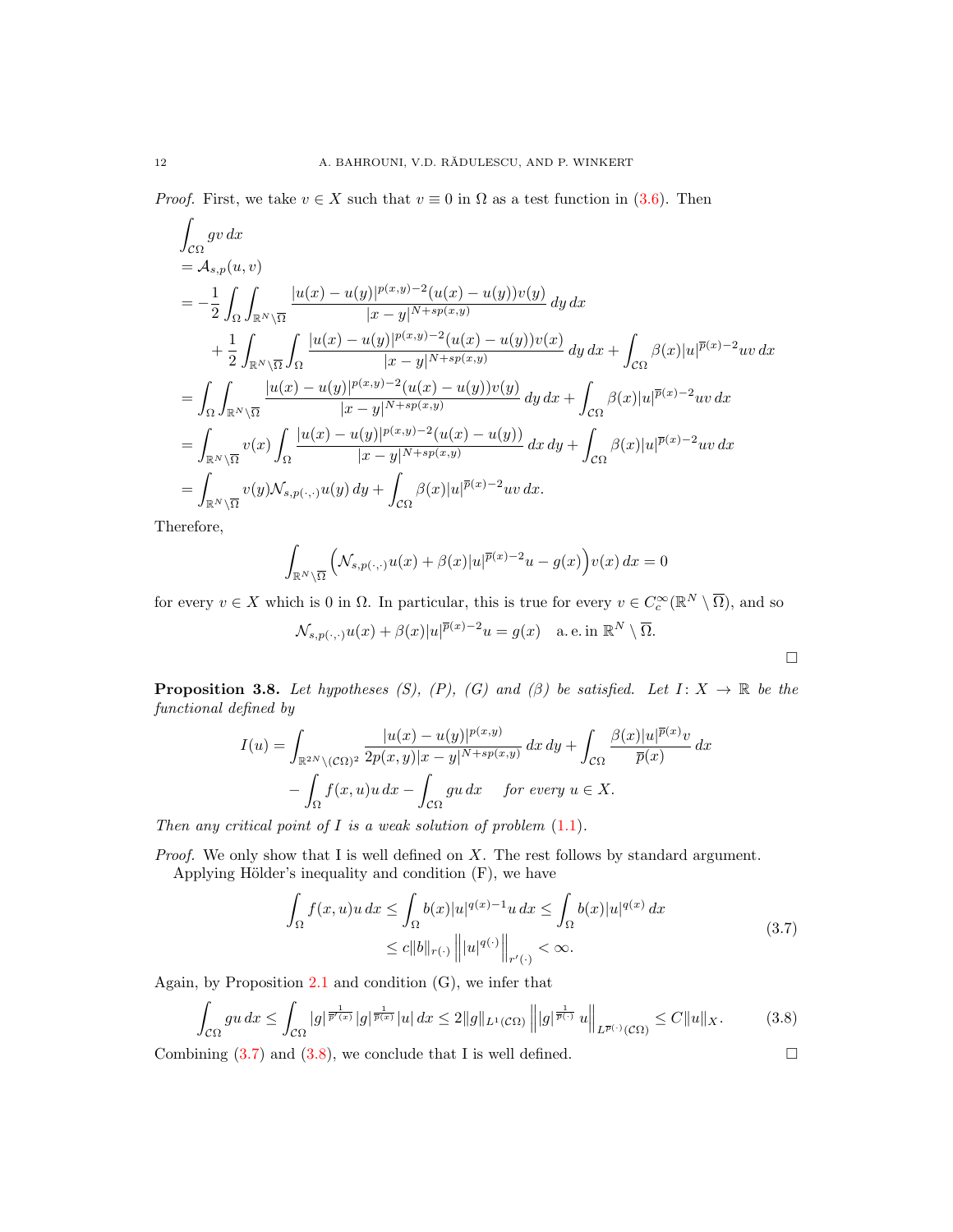<span id="page-12-0"></span>4. Existence results for fractional Robin problems with variable exponent

In this section we suppose conditions  $(S)$ ,  $(P)$ ,  $(\beta)$  and

(F) Let  $g \equiv 0$  and let  $f: \Omega \times \mathbb{R} \to \mathbb{R}$  be a Carathéodory function given by

$$
f(x, u) = \lambda V(x)|u|^{q(x)-2}u
$$
 for all  $x \in \Omega$ ,

where  $q \in C_+(\Omega)$  such that  $1 < q(x) < \overline{p}(x)$  in  $\overline{\Omega}$  and with

$$
V \in L^{r(\cdot)} \text{ such that } r \in C_+(\Omega) \text{ and } 1 < r'(x)q(x) < p_s^*(x) \text{ for all } x \in \overline{\Omega}.
$$

Moreover, we suppose that there exists a nonempty subset  $\Omega_0 \subset \Omega$  such that

$$
V(x) > 0 \quad \text{for all } x \in \Omega_0.
$$

The aim of this section is to prove the existence of at least one weak solution of  $(1.1)$  when the parameter  $\lambda > 0$  is small enough. The proof is based in the results of the previous section in combination with variational methods.

First we introduce the variational setting for problem [\(1.1\)](#page-1-1). To this end, we denote by  $I: X \to \mathbb{R}$  the energy function of problem  $(1.1)$  which is given by

$$
I(u) = \int_{\mathbb{R}^{2N} \setminus (\mathcal{C}\Omega)^2} \frac{|u(x) - u(y)|^{p(x,y)}}{2p(x,y)|x - y|^{N + sp(x,y)}} dx dy + \int_{\Omega} \frac{|u|^{\overline{p}(x)}}{\overline{p}(x)} dx
$$

$$
+ \int_{\mathcal{C}\Omega} \frac{\beta(x)|u|^{\overline{p}(x)}v}{\overline{p}(x)} dx - \lambda \int_{\Omega} \frac{V(x)}{q(x)} |u|^{q(x)} dx.
$$

Note that under the assumptions  $(S)$ ,  $(P)$ ,  $(\beta)$  and  $(F)$  along with Proposition [3.8](#page-11-2) it is easy to see that the functional I is well-defined, of class  $C^1$  on X and any critical point of I is a weak solution of problem [\(1.1\)](#page-1-1).

We start with two auxiliary results.

<span id="page-12-3"></span>**Lemma 4.1.** Let hypotheses (S), (P), (F) and ( $\beta$ ) be satisfied. Then there is  $\lambda^* > 0$  such that for any  $\lambda \in (0, \lambda^*)$  there exist  $\rho > 0$  and  $a > 0$  such that

$$
I(u) \ge a > 0 \quad \text{for any } u \in X \text{ with } ||u|| = \rho.
$$

Proof. From Proposition [3.2](#page-7-2) we have

<span id="page-12-2"></span><span id="page-12-1"></span>
$$
||u||_{r'(\cdot)q(\cdot)} \le \alpha ||u||_X \quad \text{for all } u \in X. \tag{4.1}
$$

Fix  $\rho \in (0, \min(1, \frac{1}{\alpha}))$ . Then inequality  $(4.1)$  implies that

$$
||u||_{r'(x)q(x)} < 1 \quad \text{for all } u \in X \text{ with } ||u||_X = \rho.
$$

Thus, by applying Hölder's inequality and Proposition  $2.1$ , we get

$$
\int_{\Omega} V(x)|u|^{q(x)} dx \le 2\|V\|_{r(\cdot)} \|u\|_{r'(\cdot)q(\cdot)}^{q^-}
$$
\n
$$
\le 2\alpha^{q^-} \|V\|_{r(\cdot)} \|u\|_{X}^{q^-} \quad \text{for all } u \in X \text{ with } \|u\|_{X} = \rho.
$$
\n(4.2)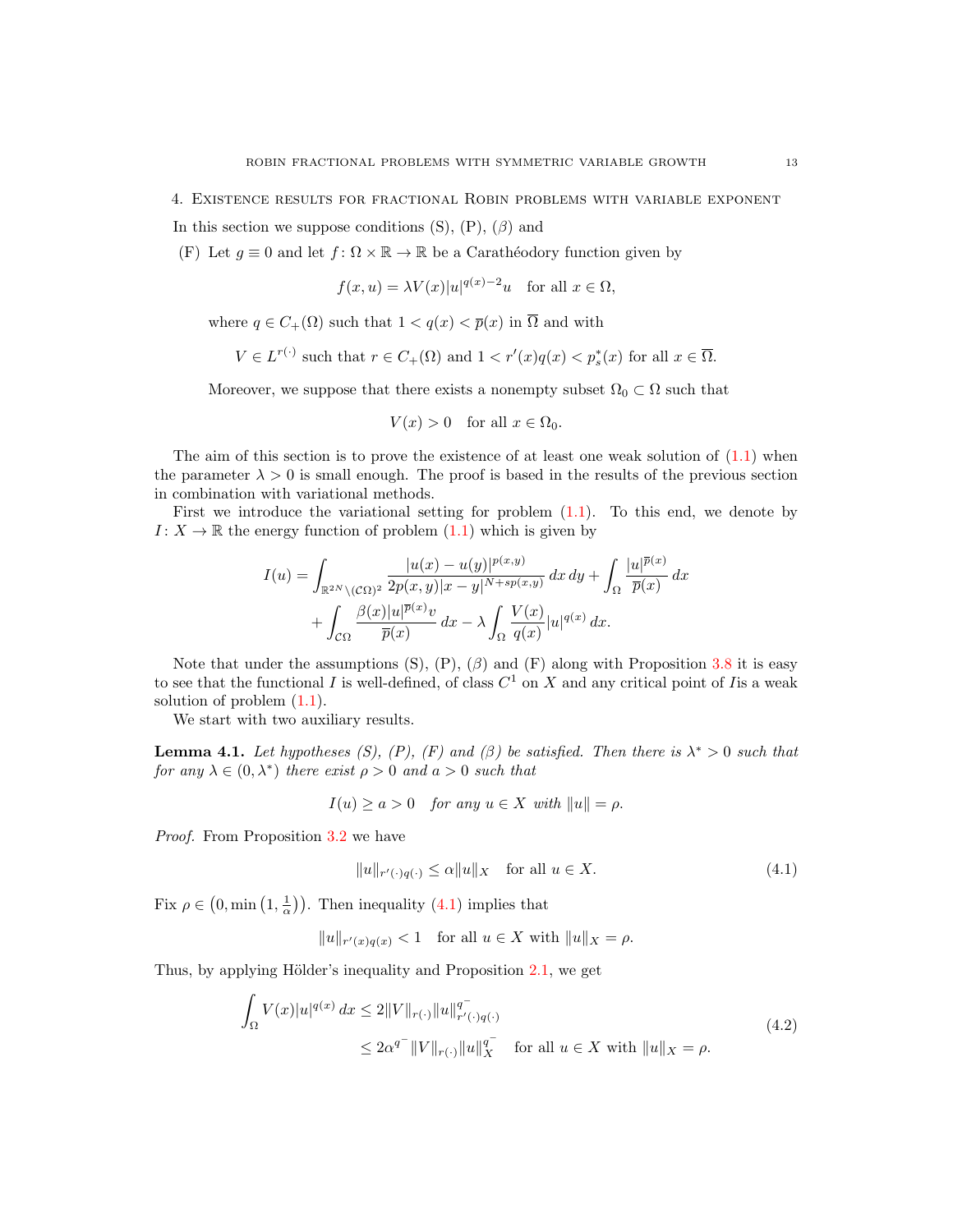Hence, using [\(4.2\)](#page-12-2) and Lemma [3.3,](#page-7-1) we obtain for any  $u \in X$  with  $||u||_X = \rho$  that

$$
I(u) = \int_{\mathbb{R}^{2N} \setminus (C\Omega)^2} \frac{|u(x) - u(y)|^{p(x,y)}}{p(x,y)|x - y|^{N + sp(x,y)}} dx dy + \int_{C\Omega} \frac{\beta(x)|u|^{p(x)}v}{\overline{p}(x)} dx + \int_{\Omega} \frac{|u|^{p(x)}}{\overline{p}(x)} dx - \lambda \int_{\Omega} \frac{V(x)}{q(x)}|u|^{q(x)} dx \geq \frac{1}{p^{+}} \left( \int_{\mathbb{R}^{2N} \setminus (C\Omega)^2} \frac{|u(x) - u(y)|^{p(x,y)}}{|x - y|^{N + sp(x,y)}} dx dy + \int_{C\Omega} \beta(x)|u|^{p(x)} dx + \int_{\Omega} |u|^{p(x)} dx \right) - \lambda \frac{1}{q^{-}} \int_{\Omega} V(x)|u|^{q(x)} dx \geq \frac{1}{p + 3p^{+} - 1} ||u||_{X}^{p^{+}} - \lambda \frac{2\alpha^{q^{-}} ||V||_{r(\cdot)}}{q^{-}} ||u||_{X}^{q^{-}} = \frac{1}{p + 3p^{+} - 1} \rho^{p^{+}} - \lambda \frac{2\alpha^{q^{-}} ||V||_{r(\cdot)}}{q^{-}} \rho^{q^{-}} = \rho^{q^{-}} \left( \frac{1}{p + 3p^{+} - 1} \rho^{p^{+} - q^{-}} - \lambda \frac{2\alpha^{q^{-}} ||V||_{r(\cdot)}}{q^{-}} \right).
$$

We set

$$
\lambda^* = \frac{q^-}{4p^+3^{p^+-1}\alpha^{q^-}\|V\|_{r(\cdot)}}.
$$

Then, combining this with the inequality above gives

$$
I(u) \ge \frac{1}{2p+3p^*-1} = a > 0
$$
 for all  $u \in X$  with  $||u||_X = \rho$ ,

where  $\lambda \in (0, \lambda^*)$ . This completes the proof.

<span id="page-13-1"></span>**Lemma 4.2.** Let hypotheses (S), (P), (F) and ( $\beta$ ) be satisfied. Then, there exists  $\varphi \in X$  such that

$$
I(t\varphi) < 0 \quad \text{for } t > 0 \text{ small enough.}
$$

Proof. We denote by

$$
p_0^- = \inf_{x \in \overline{\Omega}_0} \overline{p}(x) \quad \text{and} \quad q_0^- = \inf_{x \in \overline{\Omega}_0} q(x).
$$

Then, from condition (F), there exist  $\varepsilon_0 > 0$  and an open set  $\Omega_1 \subset \Omega_0$  such that

$$
q_0^- + \varepsilon_0 < p_0^- \quad \text{and} \quad |q(x) - q_0^-| < \varepsilon_0 \quad \text{for all } x \in \Omega_1.
$$

Thus

<span id="page-13-0"></span>
$$
q(x) \le q_0^- + \varepsilon_0 < p_0^- \quad \text{for all } x \in \Omega_1. \tag{4.3}
$$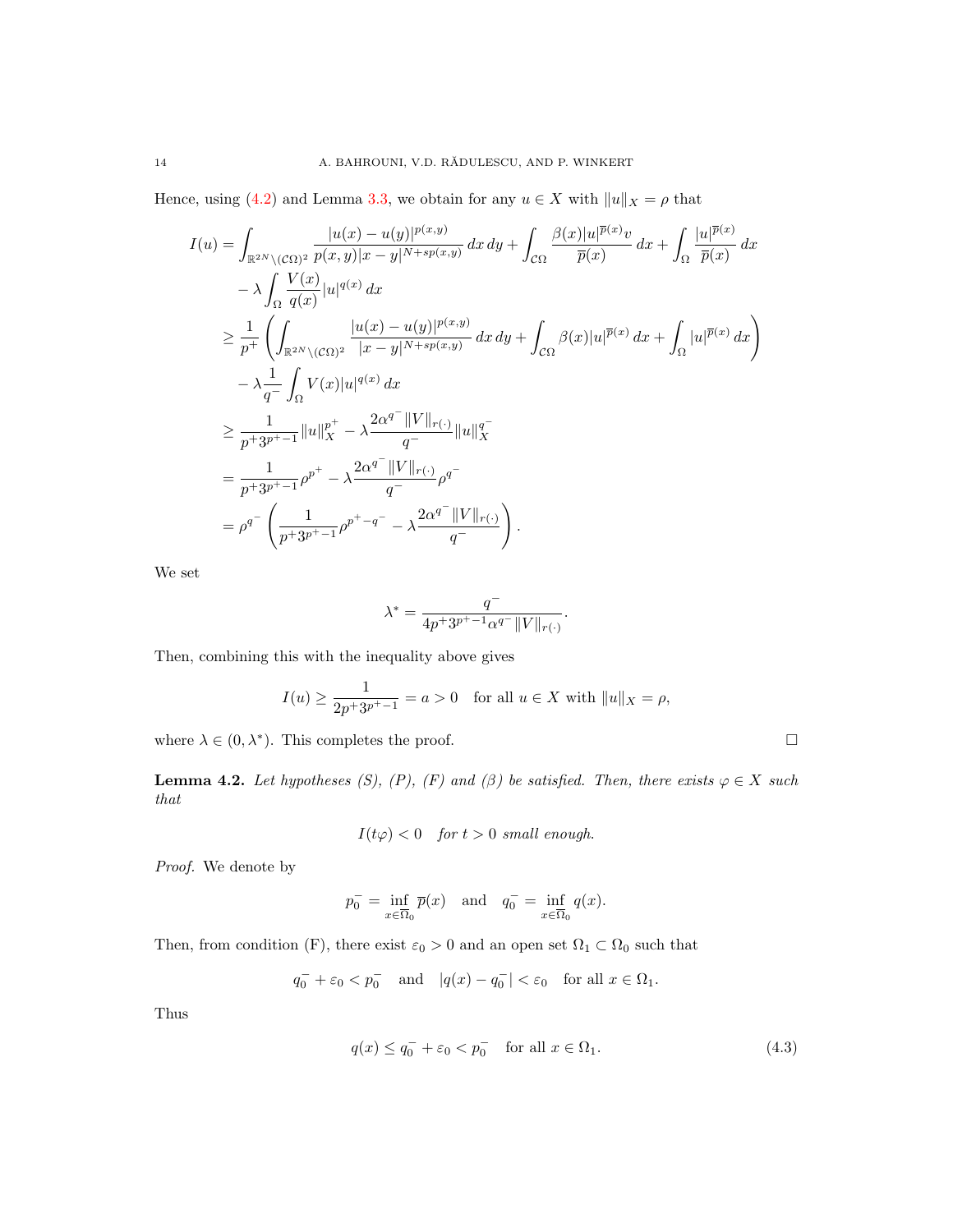Let  $\varphi \in C_0^{\infty}(\Omega_0)$  such that  $\overline{\Omega}_1 \subset \text{supp}(\varphi)$ ,  $\varphi = 1$  for all  $x \in \overline{\Omega}_1$  and  $0 \le \varphi \le 1$  in  $\Omega_0$ . Then, it follows, for  $t \in (0, 1)$  small enough by applying  $(4.3)$ , that

$$
I(t\varphi) = \int_{\mathbb{R}^{2N} \setminus (C\Omega)^2} t^{p(x,y)} \frac{|\varphi(x) - \varphi(y)|^{p(x,y)}}{2p(x,y)|x - y|^{N+sp(x,y)}} dx dy + \int_{C\Omega} t^{\overline{p}(x)} \frac{\beta(x)|\varphi|^{\overline{p}(x)}v}{\overline{p}(x)} dx + \int_{\Omega} t^{\overline{p}(x)} \frac{|\varphi|^{\overline{p}(x)}}{\overline{p}(x)} dx - \lambda \int_{\Omega} t^{q(x)} \frac{V(x)}{q(x)} |\varphi|^{q(x)} dx \leq t^{p_0^-} \left( \int_{\mathbb{R}^{2N} \setminus (C\Omega)^2} \frac{|\varphi(x) - \varphi(y)|^{p(x,y)}}{2p(x,y)|x - y|^{N+sp(x,y)}} dx dy + \int_{C\Omega} \frac{\beta(x)|\varphi|^{\overline{p}(x)}v}{\overline{p}(x)} dx + \int_{\Omega} \frac{|\varphi|^{\overline{p}(x)}}{\overline{p}(x)} dx \right) - \lambda t^{q_0^- + \varepsilon_0} \int_{\Omega} \frac{V(x)}{q(x)} |\varphi|^{q(x)} dx < 0.
$$

This shows the assertion.  $\Box$ 

Now we are ready to state our main existence result.

<span id="page-14-0"></span>**Theorem 4.3.** Let hypotheses (S), (P), (F) and ( $\beta$ ) be satisfied. Then there exists  $\lambda^* > 0$  such that for any  $\lambda \in (0, \lambda^*)$  there exists at least one weak solution  $u_{\lambda} \in X$  of problem [\(1.1\)](#page-1-1).

*Proof.* Let  $\lambda^*$  be defined as in Lemma [4.1](#page-12-3) and choose  $\lambda \in (0, \lambda^*)$ . Again, invoking Lemma [4.1,](#page-12-3) we can deduce that

$$
\inf_{u \in \partial B(0,\rho)} I_{\lambda}(u) > 0.
$$

On the other hand, by Lemma [4.2,](#page-13-1) there exists  $\varphi \in X$  such that  $I(t\varphi) < 0$  for all  $t > 0$  small enough. Moreover, by Lemma [3.3,](#page-7-1) for  $||u||_X < \rho$ , we have

$$
I(u)\geq \frac{1}{p^+3^{p^+-1}}\|u\|_X^{p^+}-\lambda \frac{2\alpha^{q^-}\|V\|_{r(\cdot)}}{q^-}\|u\|_X^{q^-},
$$

see the proof of Lemma [4.1.](#page-12-3) It follows that

$$
-\infty < m = \inf_{u \in B(0,\rho)} I(u) < 0.
$$

Applying Ekeland's variational principle to the functional  $I: B(0, \rho) \to \mathbb{R}$ , we can find a (PS)sequence  $(u_n)_{n\in\mathbb{N}}\subseteq B(0,\rho)$ , that is,

$$
I(u_n) \to m
$$
 and  $I'(u_n) \to 0$ .

It is clear that  $(u_n)_{n\in\mathbb{N}}$  is bounded in X. Thus there exists  $u_\lambda \in X$  such that, up to a subsequence,  $u_n \rightharpoonup u_\lambda$  in X. Using Proposition [3.2,](#page-7-2) we see that  $(u_n)_{n\in\mathbb{N}}$  strongly converges to  $u_\lambda$  in  $L^{q(\cdot)}(\Omega)$ . So, by Hölder's inequality and Proposition [3.2,](#page-7-2) we obtain that

$$
\lim_{n \to +\infty} \int_{\Omega} V(x) |u_n|^{q(x)-2} u_n(u_n - u_\lambda) dx = 0.
$$

On the other hand, since  $(u_n)_{n\in\mathbb{N}}$  is a (PS)-sequence, we infer that

$$
\lim_{n \to +\infty} \langle I'(u_n) - I'(u_\lambda), u_n - u_\lambda \rangle = 0.
$$

Combining this with Lemma [3.4\(](#page-8-0)iii), we can now conclude that  $u_n \to u_\lambda$  in X. Hence,

$$
I(u_{\lambda}) = m < 0 \quad \text{and} \quad I'(u_{\lambda}) = 0.
$$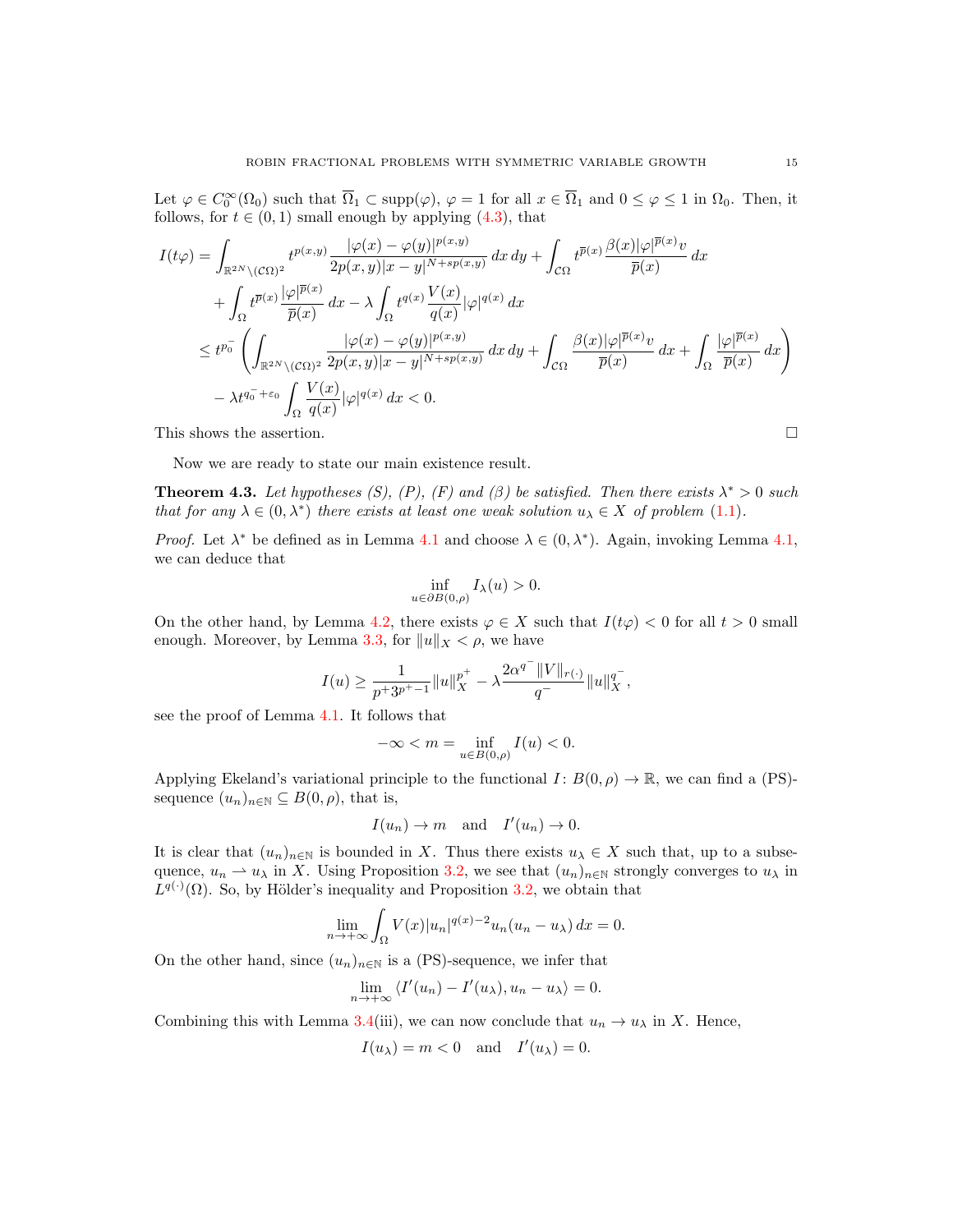We have thus shown that  $u_{\lambda}$  is a nontrivial weak solution for problem  $(1.1)$  whenever  $\lambda \in (0, \lambda^*)$ . This completes the proof.

**Final remarks.** (i) In our hypothesis (P) we have assumed that  $\inf_{(x,y)\in\mathbb{R}^{2N}} p(x,y) > 1$ . This condition is essential for reflexivity reasons (Proposition [3.1\)](#page-4-3), which are used in the proof of Theorem [4.3,](#page-14-0) which is the main existence result of the present paper. The "borderline" case  $\inf_{(x,y)\in\mathbb{R}^{2N}} p(x,y) = 1$  (as well as  $\sup_{(x,y)\in\mathbb{R}^{2N}} p(x,y) = +\infty$ ) attracts the non-reflexivity of the associated Sobolev-type space with variable exponent, hence different tools should be employed. Efficient arguments can be developed in the framework of Orlicz-Sobolev spaces and using truncation methods in order to approximate the variable exponent.

(ii) The mathematical analysis developed in this paper is valid for variable exponents  $p(\cdot, \cdot)$ which are symmetric, continuous and that fulfill hypothesis  $(P)$ . However, the function space X can be constructed even if  $p(\cdot, \cdot)$  is only a bounded function (not necessarily continuous). The method used in our proof requires continuity properties of the variable exponent, hence we can extend the main result to larger classes of variable exponents but by using an approximating procedure by continuous functions.

Data Availability Statements. The data that supports the findings of this study are available within the article.

#### **REFERENCES**

- <span id="page-15-3"></span>[1] G. Autuori, P. Pucci, Elliptic problems involving the fractional Laplacian in  $\mathbb{R}^N$ , J. Differential Equations 255 (2013), no. 8, 2340–2362.
- <span id="page-15-6"></span>[2] A. Bahrouni, Comparison and sub-supersolution principles for the fractional  $p(x)$ -Laplacian, J. Math. Anal. Appl. 458 (2018), no. 2, 1363–1372.
- <span id="page-15-4"></span>[3] A. Bahrouni, Trudinger-Moser type inequality and existence of solution for perturbed non-local elliptic operators with exponential nonlinearity, Commun. Pure Appl. Anal. 16 (2017), no. 1, 243–252.
- <span id="page-15-7"></span>[4] A. Bahrouni, K. Ho, Remarks on eigenvalue problems for fractional  $p(\cdot)$ -Laplacian, submitted.
- <span id="page-15-5"></span>[5] A. Bahrouni, V. D. Rădulescu, On a new fractional Sobolev space and applications to nonlocal variational problems with variable exponent, Discrete Contin. Dyn. Syst. Ser. S. 11 (2018), no. 3, 379–389.
- <span id="page-15-14"></span>[6] A. Bahrouni, V. D. Rădulescu, P. Winkert, *Double phase problems with variable growth and convection for* the Baouendi-Grushin operator, submitted.
- <span id="page-15-0"></span>[7] L. A. Caffarelli, J.-M. Roquejoffre, Y. Sire, Variational problems for free boundaries for the fractional Laplacian, J. Eur. Math. Soc. (JEMS) 12 (2010), no. 5, 1151–1179.
- <span id="page-15-1"></span>[8] L. A. Caffarelli, S. Salsa, L. Silvestre, Regularity estimates for the solution and the free boundary of the obstacle problem for the fractional Laplacian, Invent. Math. 171 (2008), no. 2, 425–461.
- <span id="page-15-2"></span>[9] L. Caffarelli, L. Silvestre, An extension problem related to the fractional Laplacian, Comm. Partial Differential Equations 32 (2007), no. 7-9, 1245–1260.
- <span id="page-15-13"></span>[10] L. M. Del Pezzo, J. D. Rossi, Traces for fractional Sobolev spaces with variable exponents, Adv. Oper. Theory 2 (2017), no. 4, 435–446.
- <span id="page-15-12"></span>[11] L. Diening, P. Harjulehto, P. Hästö, M. Růžička, Lebesque and Sobolev Spaces with Variable Exponents, Springer-Verlag, Heidelberg, 2011.
- <span id="page-15-9"></span>[12] S. Dipierro, X. Ros-Oton, E. Valdinoci, Nonlocal problems with Neumann boundary conditions, Rev. Mat. Iberoam. 33 (2017), no. 2, 377–416.
- <span id="page-15-11"></span>[13] X. Fan, D. Zhao, On the spaces  $L^{p(x)}(\Omega)$  and  $W^{m,p(x)}(\Omega)$ , J. Math. Anal. Appl. **263** (2001), no. 2, 424–446.
- <span id="page-15-15"></span>[14] R. Filippucci, P. Pucci, V. D. Rădulescu, Existence and non-existence results for quasilinear elliptic exterior problems with nonlinear boundary conditions, Comm. Partial Differential Equations 33 (2008), no. 4-6, 706– 717.
- <span id="page-15-10"></span>[15] Q.-Y. Guan, Integration by parts formula for regional fractional Laplacian, Comm. Math. Phys. 266 (2006), no. 2, 289–329.
- <span id="page-15-8"></span>[16] K. Ho, Y.-H. Kim, A-priori bounds and multiplicity of solutions for nonlinear elliptic problems involving the fractional  $p(\cdot)$ -Laplacian, Nonlinear Anal. **188** (2019), 179–201.